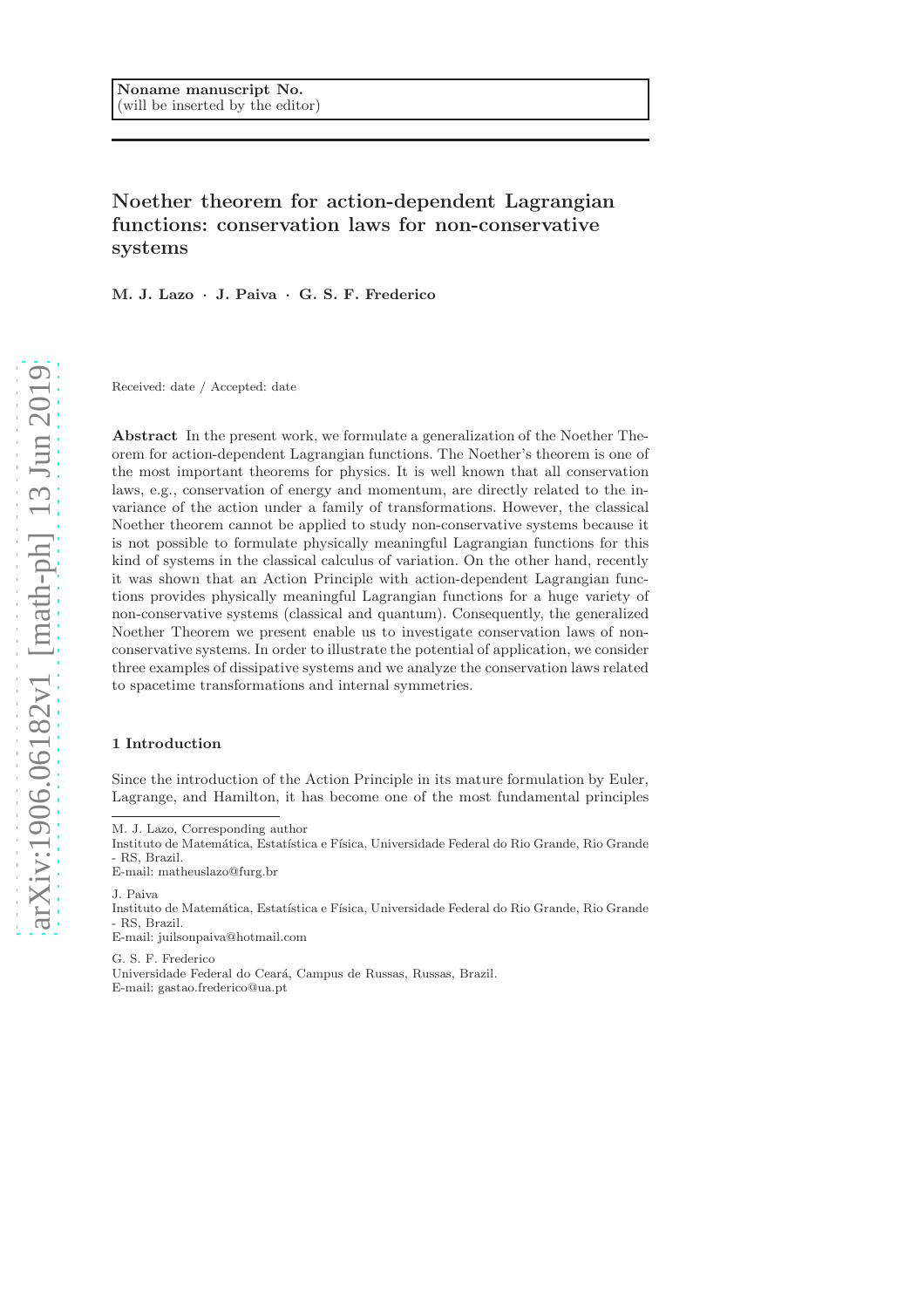of physics. It provides a solid and universal foundation for the whole dynamical structure in any classical or quantum conservative theory. Actually, it is from the Action Principle that the dynamical equations describing any conservative system, in any physical theory (classical or quantum), is obtained. However, despite its importance to study conservative systems, it is well known that the equations of motion for dissipative linear dynamical systems cannot be obtained from a physically meaningful Lagrangian in the classical Action Principle framework. A rigorous proof for the failure of the Action Principle in describing dissipative systems was given in 1931 by Bauer [\[1\]](#page-15-0), who proved that it is impossible to obtain a dissipation term proportional to the first order time derivative in the equation of motion from the traditional Action Principle.

Over the last century, several methods have been developed in order to overcome the failure of the Action Principle to describe non-conservative systems. Examples include time-dependent Lagrangians [\[2,](#page-15-1)[3,](#page-15-2)[4,](#page-15-3)[5,](#page-15-4)[6,](#page-15-5)[7\]](#page-15-6), the Bateman approach by introducing auxiliary coordinates that describe the reverse-time system  $[8,9,10]$  $[8,9,10]$  $[8,9,10]$ , [11,](#page-15-10)[12,](#page-15-11)[13\]](#page-15-12) and Actions with fractional derivatives [\[14,](#page-15-13)[15\]](#page-15-14). Unfortunately, all these approaches either give us non-physically meaningful Lagrangian functions (in the sense that they provide non-physical relations for the momentum and Hamiltonian of the system) or make use of non-local differential operators with algebraic properties different from usual derivatives (see [\[14,](#page-15-13)[15\]](#page-15-14) for a detailed discussion). In recent works [\[16,](#page-15-15)[17\]](#page-15-16), in order to formulate an Action Principle for non-conservative systems, we take a different approach and we propose a physically meaningful Action Principle for dissipative systems by generalizing the variational problem [\[18,](#page-15-17)[19,](#page-16-0)[20\]](#page-16-1) for Lagrangian density functions depending itself on an action-density field. In any physical theory, the Lagrangian function which defines the Action is constructed from the scalars of the theory, and from it, the corresponding dynamical equations can be obtained. However, the Action itself is a scalar and we might ask ourselves what would happen if the Lagrangian function itself were a function of the Action. For a one dimensional system, the answer to this question can be given by an almost forgotten variational problem proposed by Herglotz in 1930 [\[18,](#page-15-17)[19,](#page-16-0)[20\]](#page-16-1). A reason for this problem to be almost unknown is that a covariant generalization for several independent variables is not direct. Only recently the Herglotz variational problem gained more interest in the literature [\[19,](#page-16-0)[20,](#page-16-1)[21,](#page-16-2)[22,](#page-16-3)[23,](#page-16-4)[24,](#page-16-5)[25,](#page-16-6)[26,](#page-16-7)[27\]](#page-16-8) and, in particular, in a recent work [\[16\]](#page-15-15) we formulated a covariant generalization for the Herglotz problem to construct a non-conservative gravitational theory from the Lagrangian formalism. Furthermore, by following the ideas we introduced in [\[16\]](#page-15-15), in [\[17\]](#page-15-16) we formulated a general Action Principle for non-conservative systems for Lagrangian density functions depending itself on an action-density field. We obtained a generalization of the Euler-Lagrange equation for this Action Principle and applied it in several classical and quantum systems.

A physically consistent generalization of the Action Principle to non-conservative systems enable us to use all the mathematical machinery of the calculus of variation to study dissipative systems. Among these mathematical machineries, we can highlight the Noether's theorem that becomes one of the most important theorems for physics in the 20th century. Since the seminal work of Emmy Noether, it is well known that all conservation's laws in mechanics, as for example, conservation of energy and momentum, are directly related to the invariance of the Action under a family of transformations. Furthermore, conserved quantities in any dynamical system play a major role in the analysis of the system. They enable us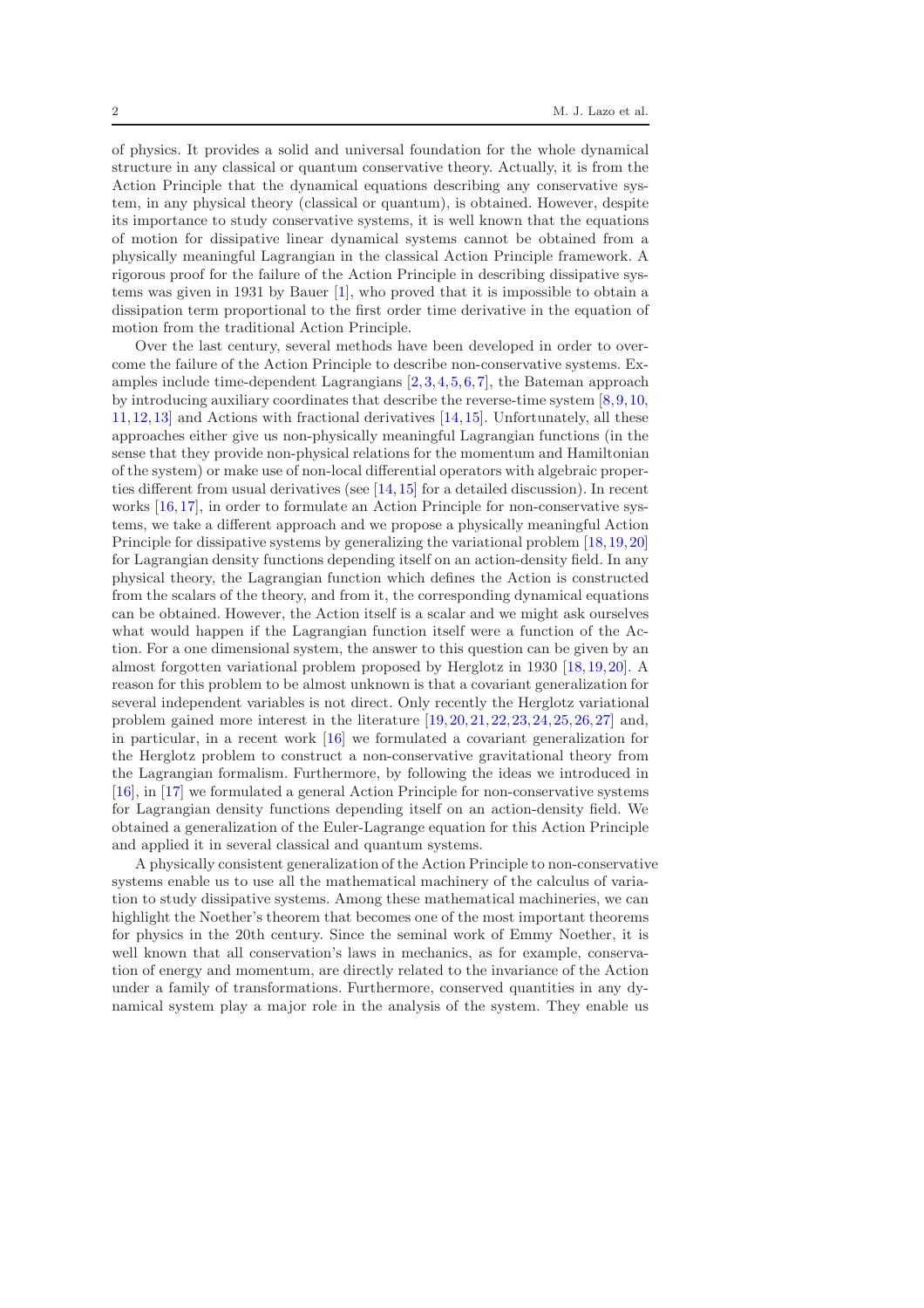to solve some problems without a more detailed knowledge of the dynamics, for example, as found in any undergraduate textbook in physics, we can solve easily several mechanical problems by making use of the energy and momentum conservations without the necessity of solving the dynamical equation given by Newton's second law of motion. In general, the continuous symmetries and its related conserved quantities give us first integrals for dynamical systems that can be used to simplify the problem. On the other hand, non-conservative forces remove energy from the systems and, as a consequence, the standard Noether constants of motion (as energy and momentum) are broken. In this context, the generalization of the Noether's theorem for the Action Principle defined in [\[16,](#page-15-15)[17\]](#page-15-16) is fundamental to investigate the action symmetries for nonconservative systems. In the present work, we generalize Noether's theorem for Lagrangian density functions depending itself on an action-density field. As examples of application to non-conservative systems, we study the problem of a vibrating string under a frictional force, and the problem of a complex scalar field.

The paper is organized in the following way. In Section [2](#page-2-0) we review the basic notions of Herglotz variational problem and our generalization for fields [\[16,](#page-15-15)[17\]](#page-15-16). Furthermore, we discuss the gauge invariance in our Action Principle [\[16,](#page-15-15)[17\]](#page-15-16) and we introduce a Canonical Gauge. The Noether's theorem for Lagrangian density functions depending itself on an action-density field is obtained in Section [3.](#page-6-0) The examples of applications of the Noether's theorem are presented in Section [4.](#page-11-0) Finally, the conclusions are presented in Section [5.](#page-14-0)

#### <span id="page-2-0"></span>2 Action Principle for Action dependent Lagrangians

In this section, we first present the Action Principle introduced by us in [\[16,](#page-15-15)[17\]](#page-15-16), and after we show that the Action is gauge invariant. This gauge invariance will play a fundamental role in the generalization of the Noether Theorem.

#### <span id="page-2-3"></span>2.1 The Herglotz variational problem

In recent works [\[16,](#page-15-15)[17\]](#page-15-16), we formulated a covariant Action Principle for Action dependent Lagrangian densities by generalizing the Herglotz variational problem. The original Herglotz problem, introduced in 1930 [\[18,](#page-15-17)[19\]](#page-16-0), consists in the problem of determining the function  $x(t)$  that extremizes (minimizes or maximizes)  $S(b)$ , where the Action  $S(t)$  is a solution of

$$
\dot{S}(t) = L(t, x(t), \dot{x}(t), S(t)), \quad t \in [a, b] \nS(a) = s_a, \quad x(a) = x_a, \quad x(b) = x_b, \quad s_a, x_a, x_b \in \mathbb{R}.
$$
\n(1)

<span id="page-2-1"></span>It is important to stress that  $S(t)$  is a functional since, for each function  $x(t)$ , we have a different differential equation problem [\(1\)](#page-2-1). Therefore,  $S(t)$  depends on  $x(t)$ . Furthermore, the Herglotz problem [\(1\)](#page-2-1) reduces to the classical fundamental problem of the calculus of variations if the Lagrangian function L does not depend on  $S(t)$ . In this particular case, by integrating [\(1\)](#page-2-1), we obtain the classical variational problem

<span id="page-2-2"></span>
$$
S(b) = \int_{a}^{b} \tilde{L}(t, x(t), \dot{x}(t)) dt \longrightarrow \text{extremum}, \tag{2}
$$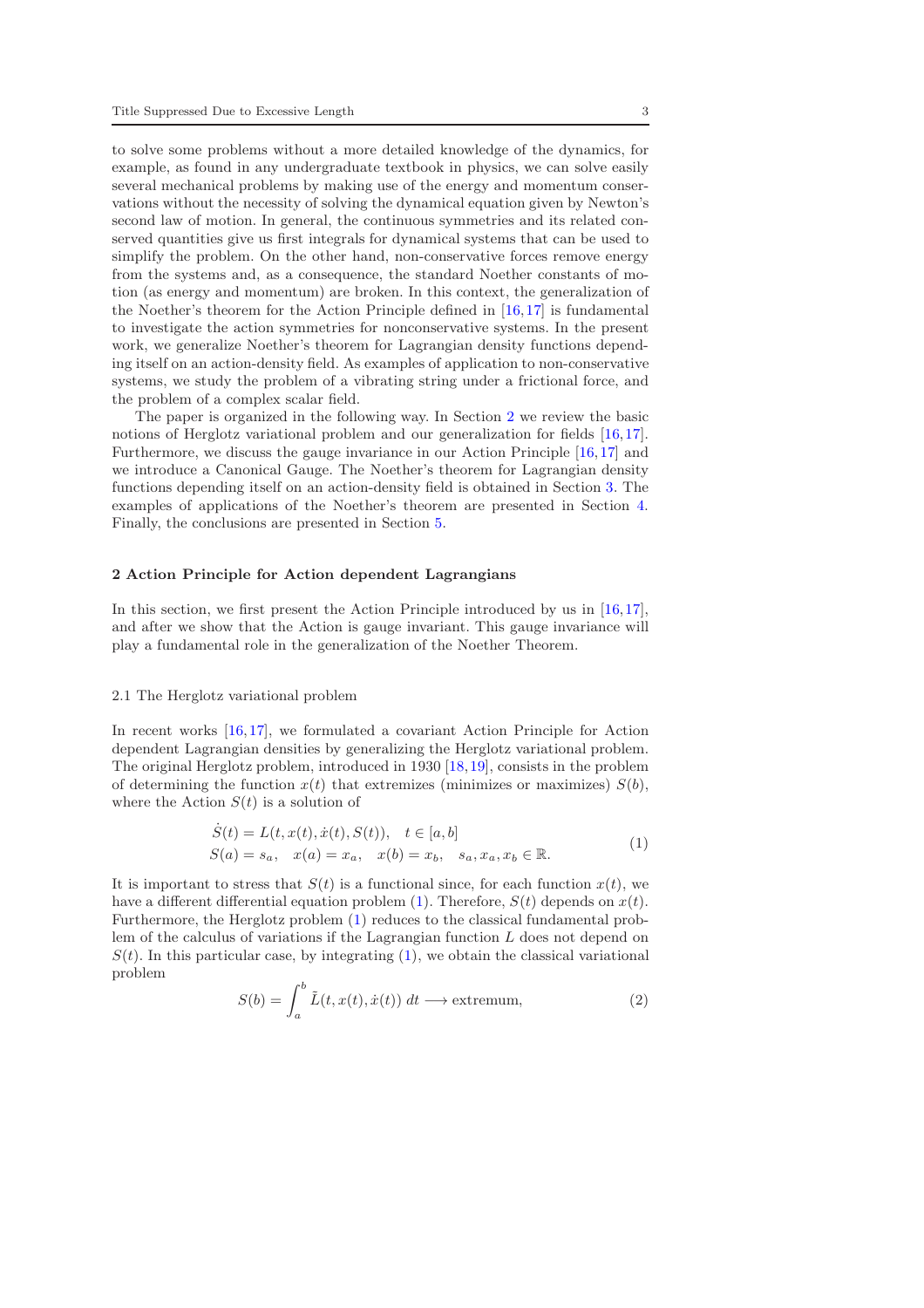where  $x(a) = x_a, x(b) = x_b$ , and

$$
\tilde{L}(t, x(t), \dot{x}(t)) = L(t, x(t), \dot{x}(t)) + \frac{s_a}{b - a}.
$$
\n(3)

Herglotz proved [\[18,](#page-15-17)[19\]](#page-16-0) that a necessary condition for a function  $x(t)$  to imply an extremum of the variational problem [\(1\)](#page-2-1) is given by the generalized Euler-Lagrange equation:

<span id="page-3-0"></span>
$$
\frac{\partial L}{\partial x} - \frac{d}{dt} \frac{\partial L}{\partial \dot{x}} + \frac{\partial L}{\partial S} \frac{\partial L}{\partial \dot{x}} = 0.
$$
 (4)

It is easy to notice that in the case where  $\frac{\partial L}{\partial S} = 0$ , as in the classical problem [\(2\)](#page-2-2), the differential equation [\(4\)](#page-3-0) reduces to the classical Euler-Lagrange equation. The potential application of Herglotz problem to non-conservative systems is evident even in the simplest case, where the dependence of the Lagrangian function on the Action is linear [\[17\]](#page-15-16). For example, the Lagrangian function

<span id="page-3-1"></span>
$$
L = \frac{m\dot{x}^2}{2} - U(x) - \frac{\gamma}{m}S\tag{5}
$$

describes a dissipative system with a point particle of mass  $m$  under a potential  $U(x)$  and a viscous force with a resistance coefficient  $\gamma$ . From [\(4\)](#page-3-0), the resulting equation of motion,

$$
m\ddot{x} + \gamma \dot{x} = F,\tag{6}
$$

includes the well-known dissipative term proportional to the velocity  $\dot{x}$ , where  $\ddot{x}$ is the particle acceleration and  $F = -\frac{dU}{dx}$  is the external force. In this context, the linear term  $\frac{\gamma}{m}S$  in the Lagrangian function [\(5\)](#page-3-1) can be interpreted as a potential function for the non-conservative force [\[17\]](#page-15-16). Furthermore, the Lagrangian given by [\(5\)](#page-3-1) is physical in the sense it provides us with physically meaningful relations for the momentum and the Hamiltonian [\[17,](#page-15-16)[14,](#page-15-13)[15\]](#page-15-14).

# 2.2 Generalization of the Herglotz problem for fields

Although the Herglotz problem was introduced in 1930, a covariant generalization of [\(1\)](#page-2-1) for several independent variables is not direct and was proposed only recently [\[16,](#page-15-15)[17\]](#page-15-16). For a scalar field  $\phi(x^{\mu}) = \phi(x^{1}, x^{2}, \dots, x^{d})$  defined in a domain  $\Omega \in$  $\mathbb{R}^d$  (d = 1, 2, 3,  $\cdots$ ), the classical problem of variational calculus deals with the problem to find  $\phi$  that extremizes the functional

<span id="page-3-2"></span>
$$
S(\delta\Omega) = \int_{\delta\Omega} \mathcal{L}\left(x^{\mu}, \phi(x^{\mu}), \partial_{\nu}\phi(x^{\mu})\right) d^{d}x,\tag{7}
$$

where  $\delta\Omega$  is the boundary of  $\Omega$ , and  $\phi$  satisfies the boundary condition  $\phi(\delta\Omega)$  =  $\phi_{\delta\Omega}$  with  $\phi_{\Omega} : \delta\Omega \longrightarrow \mathbb{R}$ . The cornerstone of a generalization of the Herglotz problem for fields is to note that, for a given fixed  $\phi$ , the functional S defined in [\(7\)](#page-3-2) reduces to a function of the boundary  $\delta\Omega$ . In this context, if there is a differentiable vector field  $s^{\mu}$  such that

$$
S(\delta \Omega) = \int_{\delta \Omega} s^{\nu} n_{\nu} \, d\sigma,\tag{8}
$$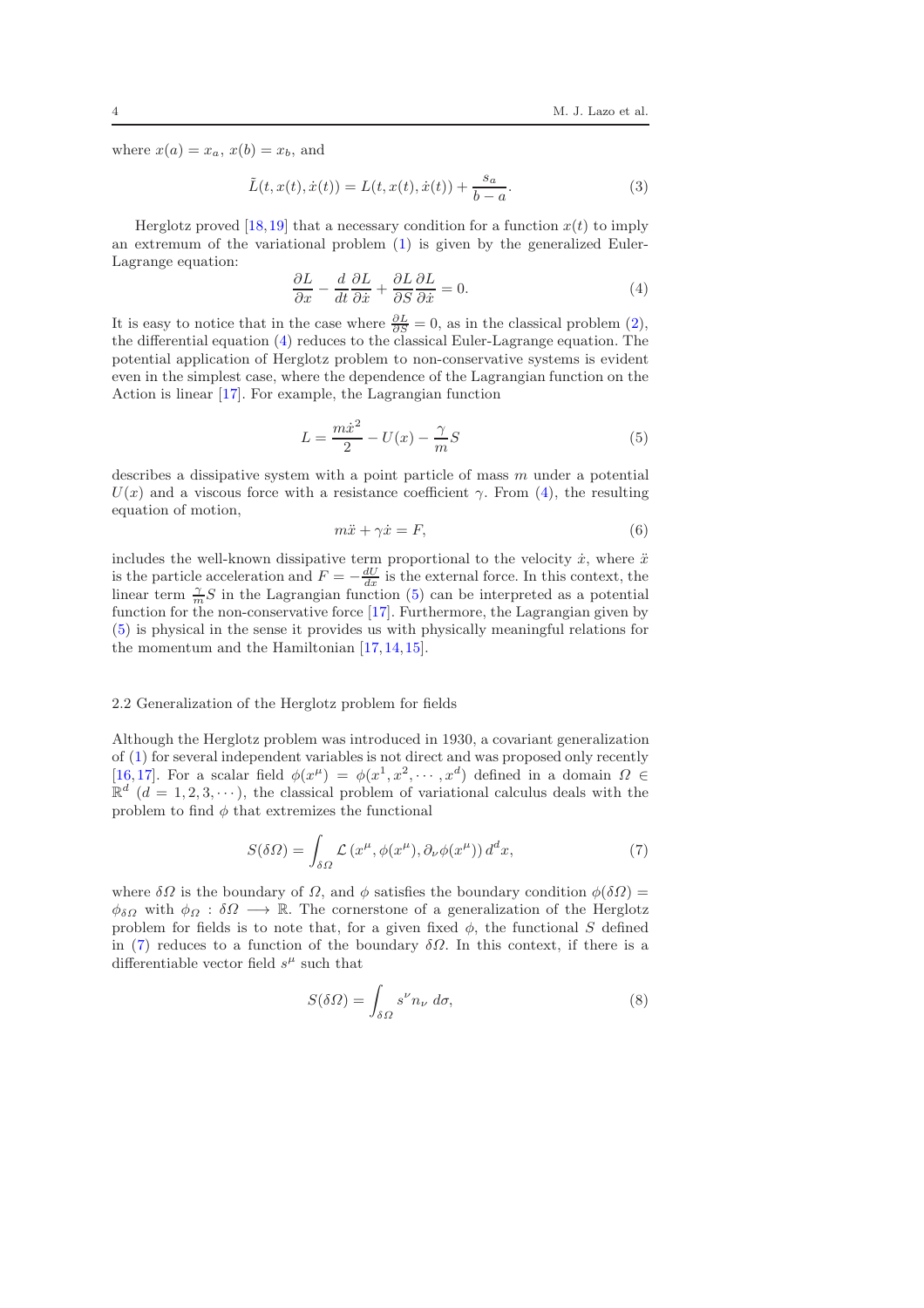where here and throughout the rest of the work we assume the summation convention on repeated indices, then, from the Divergence Theorem we obtain

$$
S(\delta\Omega) = \int_{\delta\Omega} s^{\nu} n_{\nu} d\sigma = \int_{\Omega} \partial_{\nu} s^{\nu} d^{d}x = \int_{\Omega} \mathcal{L} \left( x^{\mu}, \phi(x^{\mu}), \partial_{\nu} \phi(x^{\mu}), s^{\mu} \right) d^{d}x, \tag{9}
$$

where we consider that  $\delta\Omega$  is an orientable Jordan surface,  $n_{\mu}$  is the surface normal vector field, and  $d\sigma$  is the surface differential. Consequently, we can generalize the Herglotz variational principle as follows [\[17\]](#page-15-16):

<span id="page-4-2"></span>**Definition 1 (Fundamental Problem)** Let the action-density field  $s^{\mu}$  be a differentiable vector field on  $\Omega \in \mathbb{R}^d$ . The fundamental problem of Herglotz variational principle for fields consists in determining the field  $\phi$  that extremizes (minimizes or maximizes)  $S(\delta\Omega)$ , where  $S(\delta\Omega)$  is given by

$$
\partial_{\nu}s^{\nu} = \mathcal{L}(x^{\mu}, \phi(x^{\mu}), \partial_{\mu}\phi(x^{\mu}), s^{\mu}), \quad x^{\mu} = (x^{1}, x^{2}, ..., x^{d}) \in \Omega
$$
  

$$
S(\delta\Omega) = \int_{\delta\Omega} s^{\nu} n_{\nu} d\sigma, \quad \phi(\delta\Omega) = \phi_{\delta\Omega}, \quad \phi(\delta\Omega) : \delta\Omega \longrightarrow \mathbb{R}.
$$
 (10)

<span id="page-4-0"></span>Like in the original Herglotz problem, it is easy to notice that the Action functional defined by  $(10)$  reduces to the usual Action  $(7)$  when the Lagrangian function is independent of the action-density field  $s^{\mu}$ . Furthermore, we can prove the following condition for the extremum of  $(10)$  (see [\[17\]](#page-15-16) for the proof):

<span id="page-4-4"></span>Theorem 1 (Generalized Euler-Lagrange equation for non-conservative fields) Let  $\partial_{s'} \mathcal{L} = \gamma_{\nu}$  be a gradient  $\gamma_{\nu} = \partial_{\nu} f(x^{\mu}) = (\partial_{x_1} f, \cdots, \partial_{x_d} f)$  of a scalar field  $f: \Omega \longrightarrow \mathbb{R}$ , and let  $\phi^*$  be the fields that extremize  $S(\delta \Omega)$  defined in [\(10\)](#page-4-0). Then, the field  $\phi^*$  satisfies the generalized Euler-Lagrange equation

<span id="page-4-1"></span>
$$
\frac{\partial \mathcal{L}}{\partial \phi^*} - \frac{d}{dx^{\nu}} \left( \frac{\partial \mathcal{L}}{\partial (\partial_{\nu} \phi^*)} \right) + \gamma_{\nu} \frac{\partial \mathcal{L}}{\partial (\partial_{\nu} \phi^*)} = 0.
$$
 (11)

It is easy to see that for Lagrangian functions independent on  $s^{\mu}$ , the generalized Euler-Lagrange equation [\(11\)](#page-4-1) reduces to the usual one,

$$
\frac{\partial \mathcal{L}}{\partial \phi^*} - \frac{d}{dx^{\nu}} \left( \frac{\partial \mathcal{L}}{\partial (\partial_{\nu} \phi^*)} \right) = 0, \tag{12}
$$

since, in this case,  $\gamma_{\mu} = 0$ . Furthermore, when the action-density field  $s^{\mu}$  has only one non-null component and it is a function of only one variable, for example  $s^1 \neq 0$  and  $x^1 = t$ , and  $\Omega = [t_a, t_b] \otimes \mathbb{R}^{d-1}$ , the fundamental problem in Definition [1](#page-4-2) contains, as a particular case, the non-covariant problem introduced in [\[20\]](#page-16-1). Moreover, in the latter situation, equation [\(10\)](#page-4-0) can be easily solved for Lagrangian functions linear on  $s^1$ , resulting in a  $s^1$  expressed as a history-dependent function.

Finally, it is straightforward to generalize the fundamental problem [\(10\)](#page-4-0) and the Euler-Lagrange equation [\(11\)](#page-4-1) to the case with several fields  $\phi^i(x^\mu) = \phi^i(x^1, x^2, \dots, x^d)$  $(i = 1, ..., N)$ . In this case we have the Action  $S(\delta \Omega)$  defined by [\[17\]](#page-15-16)

<span id="page-4-3"></span>
$$
\partial_{\nu}s^{\nu} = \mathcal{L}\left(x^{\mu}, \phi^{i}(x^{\mu}), \partial_{\mu}\phi^{i}(x^{\mu}), s^{\mu}\right), \quad x^{\mu} = (x^{1}, x^{2}, ..., x^{d}) \in \Omega
$$
  

$$
S(\delta\Omega) = \int_{\delta\Omega} s^{\nu}n_{\nu}d\sigma, \quad \phi^{i}(\delta\Omega) = \phi^{i}_{\delta\Omega}, \quad \phi^{i}(\delta\Omega) : \delta\Omega \longrightarrow \mathbb{R},
$$
 (13)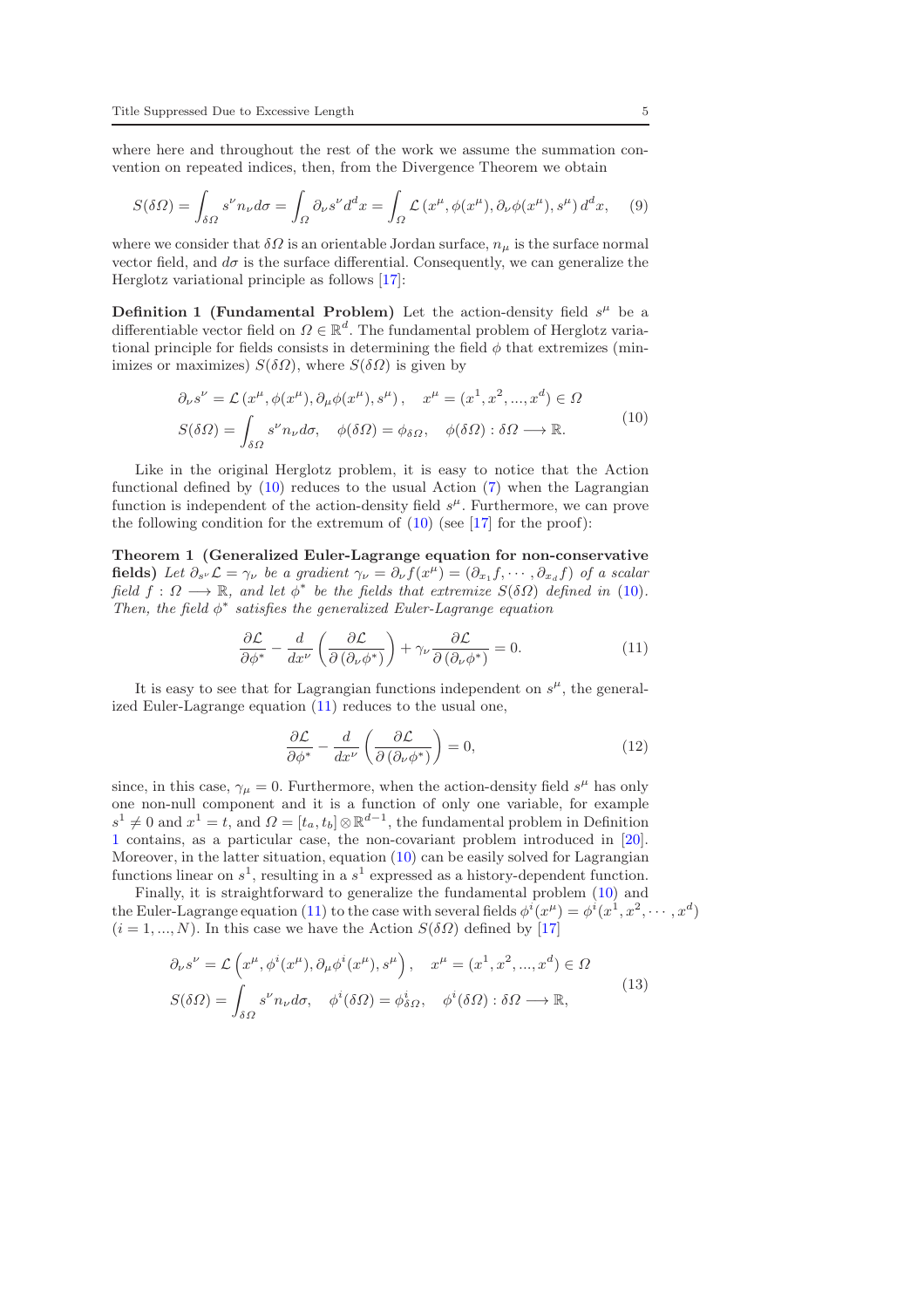and for a Lagrangian function for which  $\partial_{s^{\nu}} \mathcal{L} = \gamma_{\nu} = \partial_{\nu} f(x^{\mu})$ , we obtain the following set of generalized Euler-Lagrange equations:

<span id="page-5-1"></span><span id="page-5-0"></span>
$$
\frac{\partial \mathcal{L}}{\partial \phi^{i*}} - \frac{d}{dx^{\nu}} \left( \frac{\partial \mathcal{L}}{\partial (\partial_{\nu} \phi^{i*})} \right) + \gamma_{\nu} \frac{\partial \mathcal{L}}{\partial (\partial_{\nu} \phi^{i*})} = 0, \quad i = 1, ..., N. \tag{14}
$$

We can now formulate an Action Principle suited to dissipative systems and free from difficulties found in previous approaches.

Definition 2 (Generalized Action Principle [\[17\]](#page-15-16)) The equation of motion for a physical field  $\phi^i$  is the one for which the Action [\(13\)](#page-4-3) is stationary.

As a consequence of Definition [2,](#page-5-0) the physical field should satisfy the generalized Euler-Lagrange equation [\(14\)](#page-5-1). Since for Lagrangian functions independent on the action-density the variational problem [\(13\)](#page-4-3) reduces to the classical one, the generalized Action Principle is appropriate to describe both conservative and non-conservative systems [\[17\]](#page-15-16).

Remark 1 We can extend for the more general Action Principle in Definition [2](#page-5-0) the physical interpretation we give to the Lagrangian [\(5\)](#page-3-1) for a single particle under frictional forces. Since in Theorem [1](#page-4-4) we consider only the particular case when  $\partial_{s'} \mathcal{L} = \gamma_{\nu}$  with  $\gamma_{\nu} = \partial_{\nu} f(x^{\mu}) = (\partial_{x_1} f, \cdots, \partial_{x_d} f)$ , the Lagrangian functions  $\mathcal L$  of a general physical system, in the sense of Definition [2,](#page-5-0) can be written as  $\mathcal{L} = \mathcal{L}_c + \gamma_\nu s^\nu$ , where  $\mathcal{L}_c$  is a standard Lagrangian function for the corresponding conservative system (kinetic energy minus the potential of conservative interactions) and  $\gamma_{\nu} s^{\nu}$  can be interpreted as the potential energy of non-conservative interactions. In this context, the physical content of the dissipative interactions are contained in  $\gamma_{\nu}$ , that is, in the function  $f(x^{\mu})$ . As we shall see in the exam-ples displayed in Section [4,](#page-11-0) for a constant  $\gamma_{\nu}$ , and a Lagrangian quadratic in the first order time derivative, we will have a linear frictional force proportional to the first order time derivative, as in the Lagrangian [\(5\)](#page-3-1). This results follows from the fact that the Euler-Lagrange equation give us a frictional force  $\gamma_{\nu} \frac{\partial \mathcal{L}_{c}}{\partial (\partial z)^{1}}$  $\overline{\partial\left(\partial_{\nu}\phi^{i*}\right)}$ in this case. More general nonlinear dissipative forces will be found when  $\gamma_{\nu}$  is not constant and when the Lagrangian  $\mathcal{L}_c$  is not quadratic in the first order time

### 2.3 Gauge invariance of the Action

derivative.

An important and interesting feature of the Action Principle in Definition [2](#page-5-0) is that the Action  $S(\delta\Omega)$  is gauge invariant. This follows directly from the fact that the Fundamental Problem  $(10)$  do not completely fix the action-density field  $s^{\mu}$ . For example, in the three-dimensional case where  $x^{\mu} = \mathbf{x} = (x^1, x^2, x^3)$  and  $s^{\mu} = \mathbf{s} =$  $(s<sup>1</sup>, s<sup>2</sup>, s<sup>3</sup>)$ , the action-density field  $s<sup>\mu</sup>$  is fixed unless the curl of any vector field **v**, since for any  $\overline{s} = s + \nabla \times \mathbf{v}$  we have

$$
\overline{S}(\delta\Omega) = \int_{\delta\Omega} \overline{\mathbf{s}} \cdot \mathbf{n} \, d\sigma = \int_{\Omega} \nabla \cdot \overline{\mathbf{s}} \, d^3x = \int_{\Omega} \nabla \cdot (\mathbf{s} + \nabla \times \mathbf{v}) \, d^3x = \int_{\Omega} \nabla \cdot \mathbf{s} \, d^3x = S(\delta\Omega),
$$
\n(15)

where  $\overline{S}(\delta\Omega)$  is defined by [\(10\)](#page-4-0) with  $\overline{s}$  instead of s. Although the action-density field  $s^{\mu}$  is not completely fixed by [\(10\)](#page-4-0), the Fundamental Problem (10) give us dynamic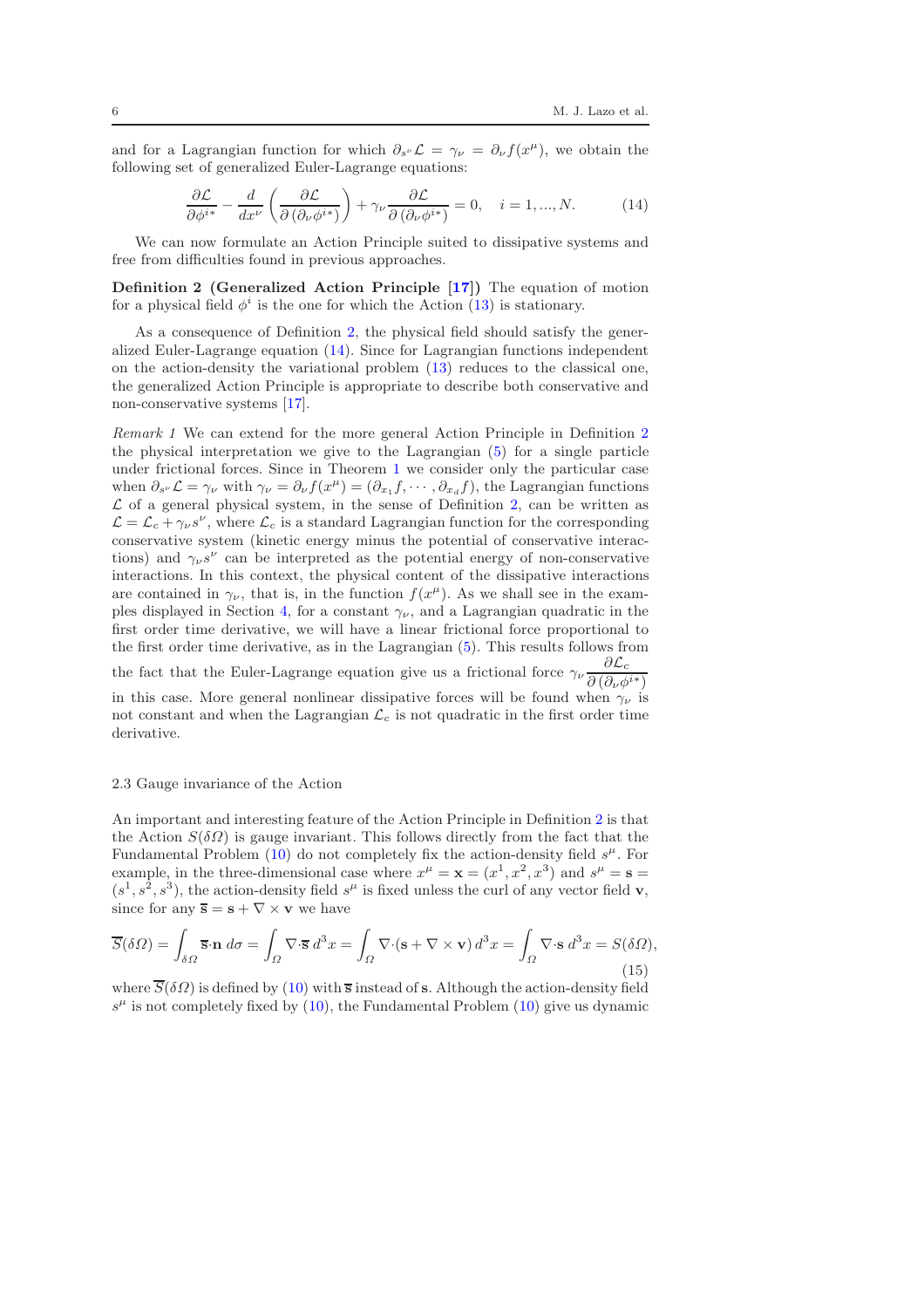equations [\(11\)](#page-4-1) that completely fix the field  $\phi$ . We can make an analogy with the electromagnetic theory, where the Maxwell equations do not completely fix the four-vector potential, and say that the Action  $S(\delta\Omega)$  is gauge invariant under gauge transformations of the action-density field  $s^{\mu}$ . Let us define the following Canonical Gauge:

**Definition 3 (Canonical Gauge)** Let  $s^{\mu}$  be a differentiable vector field and  $\gamma_{\mu} = \partial_{s^{\mu}} \mathcal{L}$ . The Canonical Gauge for the Fundamental Problem [\(10\)](#page-4-0) is defined by the condition

<span id="page-6-1"></span>
$$
\gamma_{\nu}\partial_{\mu}s^{\mu} - \gamma_{\mu}\partial_{\nu}s^{\mu} = 0. \tag{16}
$$

The reason why we choose the Canonical Gauge as in [\(16\)](#page-6-1) will be clear in the next section when we obtain the generalization of the Noether Theorem. Although the field  $\phi$  is independent the gauge we choice, the gauge invariance will play a fundamental role in the generalization of the Noether Theorem.

## <span id="page-6-0"></span>3 Generalized Noether Theorem

Physical systems described by the Herglotz Euler-Lagrange equation are, in general, non-conservative in the classical sense (as an example, the total energy is non-conserved in systems under frictional forces). In this context, the generalization of Noether Theorem is fundamental to study conservative quantities in nonconservative systems described by Herglotz problems. In recent works, Noether's like theorems for several kinds of Herglotz variational problems are proposed [\[20,](#page-16-1) [21,](#page-16-2)[22,](#page-16-3)[23,](#page-16-4)[24,](#page-16-5)[25,](#page-16-6)[26,](#page-16-7)[27\]](#page-16-8). In the present work, in order to generalize the Noether Theorem for our Action Principle given by the Fundamental Problem [1,](#page-4-2) we consider invariance transformations in the  $(x^{\mu}, \phi)$ -space, depending on a real parameter  $\epsilon$ . To be more precise, we consider the one-parameter group of invertible transformations

<span id="page-6-2"></span>
$$
\begin{cases} \tilde{x}^{\mu} = \varphi^{\mu}(x^{\nu}, \phi; \epsilon), & \mu, \nu = 1, ..., d \\ \tilde{\phi} = \psi(x^{\nu}, \phi; \epsilon), \end{cases}
$$
\n(17)

where  $\varphi^{\mu}(x^{\nu}, \phi; 0) = x^{\mu}$  and  $\psi(x^{\nu}, \phi; 0) = \phi$ . We now define the transformed action-density  $\tilde{s}^{\mu}$  of  $s^{\mu}$ , given by Definition [1,](#page-4-2) as

**Definition 4** The transformed action-density  $\tilde{s}^{\mu}$  of  $s^{\mu}$ , given by Definition [1,](#page-4-2) is a solution of the transformed differential equation

<span id="page-6-4"></span><span id="page-6-3"></span>
$$
\tilde{\partial}_{\nu}\tilde{s}^{\nu} = \mathcal{L}\left(\tilde{x}^{\mu}, \tilde{\phi}, \tilde{\partial}_{\mu}\tilde{\phi}, \tilde{s}^{\mu}\right), \quad (\tilde{x}^{\mu} \in \tilde{\Omega}), \tag{18}
$$

where  $\tilde{\Omega}$  is the transformed domain of the domain  $\Omega$ , and  $\tilde{\partial}_{\mu} = \frac{\partial}{\partial \tilde{x}^{\mu}}$ .

We can now define what means a functional  $S(\delta D)$  be invariant under a oneparameter group of invertible transformation [\(17\)](#page-6-2).

**Definition 5 (Invariance)** Let D be a closed subdomain of  $\Omega$  with boundary  $\delta D \subset \Omega$ . We say that the functional defined by [\(10\)](#page-4-0) is invariant under the family of transformations [\(17\)](#page-6-2) if the functional  $\tilde{S}(\delta \tilde{D}) = \int_{\delta \tilde{D}} \tilde{s}^{\nu} \tilde{n}_{\nu} d\tilde{\sigma}$  defined by the transformed equation [\(18\)](#page-6-3), where  $\tilde{D}$  and  $\delta\tilde{D}$  are the transformed D and  $\delta D$  under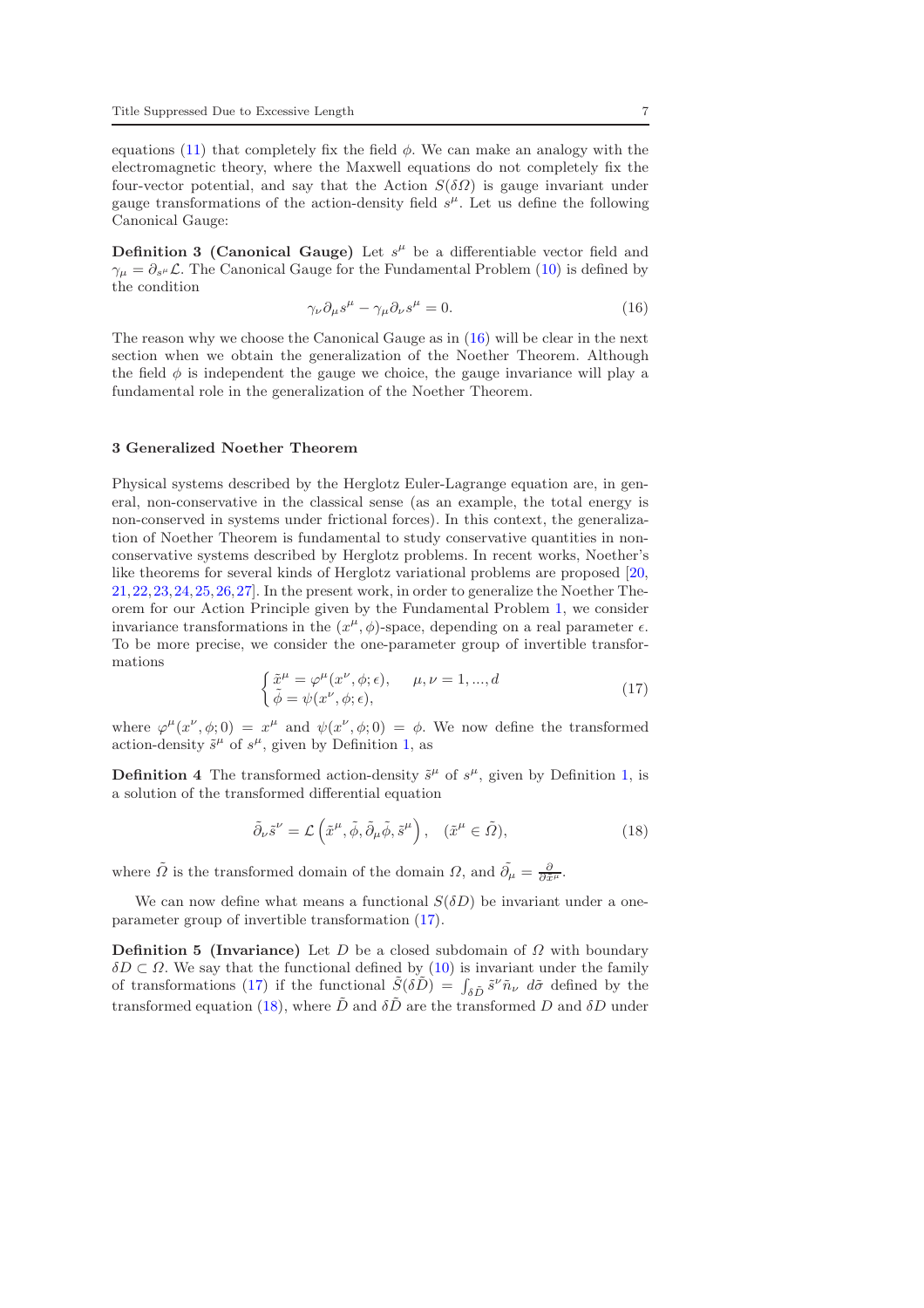[\(17\)](#page-6-2), and the functional  $S(\delta D)$ , defined by the non-transformed equation [\(10\)](#page-4-0), satisfy

<span id="page-7-0"></span>
$$
\tilde{S}(\delta \tilde{D}) = \int_{\delta \tilde{D}} \tilde{s}^{\nu} \tilde{n}_{\nu} d\tilde{\sigma} = \int_{\delta D} \tilde{s}^{\nu} n_{\nu} d\sigma = \int_{\delta D} s^{\nu} n_{\nu} d\sigma = S(\delta D). \tag{19}
$$

Furthermore, if the functional is invariant under a local one-parameter group G of transformations  $(17)$ , we say that G is a symmetry group.

We can now obtain the following identity from the invariance Definition [5:](#page-6-4)

**Theorem 2** Let [\(17\)](#page-6-2) be a symmetry group of the functional  $S(\delta\Omega)$  defined in [\(10\)](#page-4-0). Then the following identity

<span id="page-7-7"></span>
$$
\frac{d}{dx^{\nu}}\left[\left(\frac{\partial \mathcal{L}}{\partial\left(\partial_{\nu}\phi\right)}\eta + \mathcal{L}\xi^{\nu} - \frac{\partial \mathcal{L}}{\partial\left(\partial_{\nu}\phi\right)}\partial_{\mu}\phi \xi^{\mu}\right)e^{-f(x^{\alpha})}\right] + e^{-f(x^{\alpha})}\left(\gamma_{\nu}\partial_{\mu}s^{\mu} - \gamma_{\mu}\partial_{\nu}s^{\mu}\right)\xi^{\nu} = 0
$$
\n(20)

holds on solutions of the generalized Euler-Lagrange equation [\(11\)](#page-4-1), where  $\xi^{\mu} =$  $\frac{d\varphi^{\mu}}{d\epsilon}|_{\epsilon=0}$  and  $\eta=\frac{d\psi}{d\epsilon}|_{\epsilon=0}$ .

Proof In order to prove the generalized Noethers theorem for the Fundamental Problem  $(10)$ , we recall from the Lie theory that near the identity transformation the action of the group  $(17)$  is the same as the action of the infinitesimal linear group

<span id="page-7-8"></span><span id="page-7-3"></span>
$$
\begin{cases} \tilde{x}^{\mu} = x^{\mu} + \xi^{\mu}(x^{\nu}, \phi)\epsilon, \\ \tilde{\phi} = \phi + \eta(x^{\nu}, \phi)\epsilon, \end{cases}
$$
 (21)

where  $\xi^{\mu} = \frac{d\varphi^{\mu}}{d\epsilon}|_{\epsilon=0}$  and  $\eta = \frac{d\psi}{d\epsilon}|_{\epsilon=0}$ . From the condition [\(19\)](#page-7-0) we have

<span id="page-7-1"></span>
$$
\tilde{S}(\delta \tilde{D}) = \int_{\delta \tilde{D}} \tilde{s}^{\nu} \tilde{n}_{\nu} d\tilde{\sigma} = \int_{\tilde{D}} \tilde{\partial}_{\nu} \tilde{s}^{\nu} d^{d} \tilde{x} = \int_{\tilde{D}} \mathcal{L}(\tilde{x}^{\mu}, \tilde{\phi}, \tilde{\partial}_{\mu} \tilde{\phi}, \tilde{s}^{\mu}) d^{d} \tilde{x} = \int_{\delta D} \tilde{s}^{\nu} n_{\nu} d\sigma = \int_{D} \partial_{\nu} \tilde{s}^{\nu} d^{d} x.
$$
\n(22)

Now we perform a change of variables in [\(22\)](#page-7-1) to go back to the original variables  $x^{\mu}$  and  $\phi$ . We obtain

<span id="page-7-2"></span>
$$
\int_{D} \partial_{\nu} \tilde{s}^{\nu} d^{d}x = \int_{D} \mathcal{L}(\tilde{x}^{\mu}, \tilde{\phi}, \tilde{\partial}_{\mu} \tilde{\phi}, \tilde{s}^{\mu}) \det \left( \frac{\partial \tilde{x}^{\mu}}{\partial x^{\nu}} \right) d^{d}x, \tag{23}
$$

where the determinant of the Jacobi matrix arises from the change of variables  $x^{\mu}$ . By taking a derivative of [\(23\)](#page-7-2) with respect to  $\epsilon$  we get

<span id="page-7-6"></span>
$$
\frac{d\tilde{S}(\delta\tilde{D})}{d\epsilon}\bigg|_{\epsilon=0} = \int_D \partial_\nu \frac{d\tilde{s}^\nu}{d\epsilon}\bigg|_{\epsilon=0} d^d x = \int_D \left[\frac{d\mathcal{L}}{d\epsilon} \det\left(\frac{\partial \tilde{x}^\mu}{\partial x^\nu}\right) + \mathcal{L}\frac{d}{d\epsilon} \det\left(\frac{\partial \tilde{x}^\mu}{\partial x^\nu}\right)\right]\bigg|_{\epsilon=0} d^d x = 0,
$$
\n(24)

since by hypothesis the one-parameter group of transformations [\(21\)](#page-7-3) leaves the functional  $S(\delta D)$  invariant, namely  $\tilde{S}(\delta \tilde{D}) = S(\delta D)$ . Since from [\(21\)](#page-7-3) we have  $\partial \tilde{x}^{\mu}$  $\left.\frac{\partial \tilde{x}^{\mu}}{\partial x^{\nu}}\right|_{\epsilon=0} = \delta_{ij}$ , we get

<span id="page-7-4"></span>
$$
\det\left(\frac{\partial \tilde{x}^{\mu}}{\partial x^{\nu}}\right)\Big|_{\epsilon=0} = 1. \tag{25}
$$

After some calculations we also obtain

<span id="page-7-5"></span>
$$
\frac{d}{d\epsilon} \det \left( \frac{\partial \tilde{x}^{\mu}}{\partial x^{\nu}} \right) \Big|_{\epsilon=0} = \frac{d\xi^{\nu}}{dx^{\nu}}.
$$
\n(26)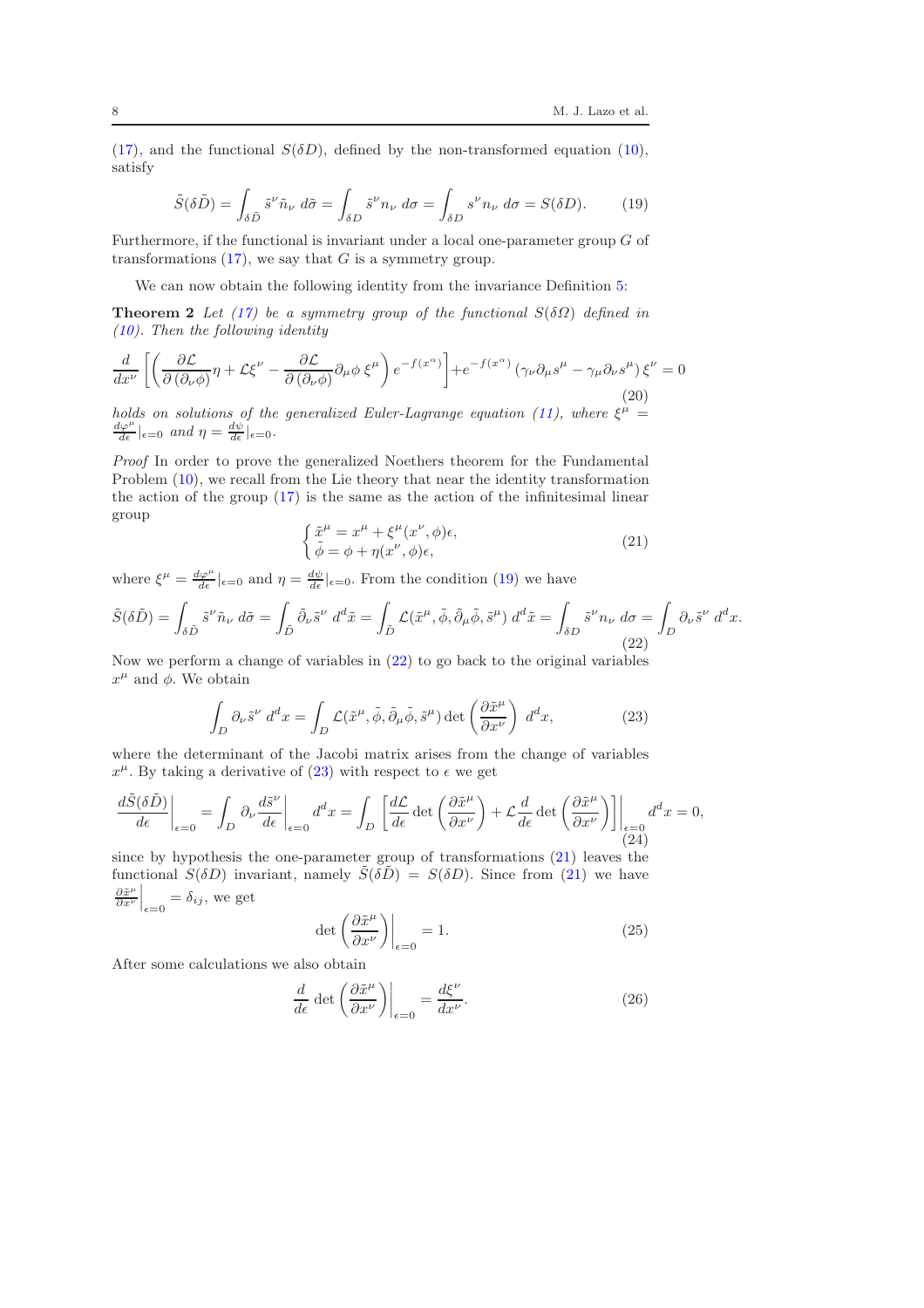By inserting  $(25)$  and  $(26)$  into  $(24)$  we have

$$
\int_{D} \partial_{\nu} \frac{d\tilde{s}^{\nu}}{d\epsilon} \bigg|_{\epsilon=0} d^{d}x = \int_{D} \left[ \frac{d\mathcal{L}}{d\epsilon} \bigg|_{\epsilon=0} + \mathcal{L} \frac{d\xi^{\nu}}{dx^{\nu}} \right] d^{d}x. \tag{27}
$$

Thus

<span id="page-8-1"></span>
$$
\int_{D} \partial_{\nu} \zeta^{\nu} d^{d}x = \int_{D} \left[ \frac{\partial \mathcal{L}}{\partial x^{\nu}} \xi^{\nu} + \frac{\partial \mathcal{L}}{\partial \phi} \eta + \frac{\partial \mathcal{L}}{\partial (\partial_{\nu} \phi)} \frac{d}{d\epsilon} \left( \tilde{\partial}_{\nu} \tilde{\phi} \right) \Big|_{\epsilon=0} + \gamma_{\nu} \zeta^{\nu} + \mathcal{L} \frac{d\xi^{\nu}}{dx^{\nu}} \right] d^{d}x, \tag{28}
$$

where now  $\zeta^{\mu} = \frac{d\tilde{s}^{\mu}}{d\epsilon}$  $\frac{d\tilde{s}^{\mu}}{d\epsilon}|_{\epsilon=0}$ . After some calculations we get

<span id="page-8-0"></span>
$$
\frac{d}{d\epsilon} \left( \tilde{\partial}_{\nu} \tilde{\phi} \right) \Big|_{\epsilon=0} = \frac{d\eta}{dx^{\nu}} - \partial_{\mu} \phi \frac{d\xi^{\mu}}{dx^{\nu}}.
$$
\n(29)

Finally, by inserting [\(29\)](#page-8-0) into [\(28\)](#page-8-1) results in

<span id="page-8-2"></span>
$$
\int_{D} \left[ \partial_{\nu} \zeta^{\nu} - \frac{\partial \mathcal{L}}{\partial x^{\nu}} \xi^{\nu} - \frac{\partial \mathcal{L}}{\partial \phi} \eta - \frac{\partial \mathcal{L}}{\partial (\partial_{\nu} \phi)} \left( \frac{d\eta}{dx^{\nu}} - \partial_{\mu} \phi \frac{d\xi^{\mu}}{dx^{\nu}} \right) - \mathcal{L} \frac{d\xi^{\nu}}{dx^{\nu}} - \gamma_{\nu} \zeta^{\nu} \right] d^{d}x = 0. \tag{30}
$$

A sufficient condition to satisfy [\(30\)](#page-8-2) for any subdomain  $D \subset \Omega$  is that

<span id="page-8-3"></span>
$$
\partial_{\nu}\zeta^{\nu} = \frac{\partial \mathcal{L}}{\partial x^{\nu}}\xi^{\nu} + \frac{\partial \mathcal{L}}{\partial \phi}\eta + \frac{\partial \mathcal{L}}{\partial(\partial_{\nu}\phi)}\left(\frac{d\eta}{dx^{\nu}} - \partial_{\mu}\phi \frac{d\xi^{\mu}}{dx^{\nu}}\right) + \mathcal{L}\frac{d\xi^{\nu}}{dx^{\nu}} + \gamma_{\nu}\zeta^{\nu} \tag{31}
$$

Since  $\gamma_{\nu} = \partial_{\nu} f(x^{\mu})$  is a gradient vector on  $D \subset \Omega$ , [\(31\)](#page-8-3) implies that  $\zeta^{\nu}$  can be written as

$$
\zeta^{\nu}(x^{\mu}, \phi, \partial_{\mu}\phi, s^{\mu}) = A^{\nu}(x^{\mu}, \phi, \partial_{\mu}\phi, s^{\mu})e^{f(x^{\alpha})}, \qquad (32)
$$

where

$$
\partial_{\nu}A^{\nu}(x^{\mu},\phi,\partial_{\mu}\phi,s^{\mu}) = \left[\frac{\partial \mathcal{L}}{\partial x^{\nu}}\xi^{\nu} + \frac{\partial \mathcal{L}}{\partial \phi}\eta + \frac{\partial \mathcal{L}}{\partial(\partial_{\nu}\phi)}\left(\frac{d\eta}{dx^{\nu}} - \partial_{\mu}\phi\frac{d\xi^{\mu}}{dx^{\nu}}\right) + \mathcal{L}\frac{d\xi^{\nu}}{dx^{\nu}}\right]e^{-f(x^{\alpha})}.
$$
\n(33)

From  $(22)$  we have

<span id="page-8-4"></span>
$$
\frac{d\tilde{S}(\delta\tilde{D})}{d\epsilon}\bigg|_{\epsilon=0} = \int_{\delta D} \frac{d\tilde{s}^{\nu}}{d\epsilon}\bigg|_{\epsilon=0} n_{\nu} d\sigma = \int_{\delta D} \zeta^{\nu} n_{\nu} d\sigma = 0.
$$
 (34)

A sufficient condition to satisfy [\(34\)](#page-8-4) for any subdomain  $D \subset \Omega$  is that the function  $A^{\nu}(x^{\mu}, \phi, \partial_{\mu}\phi, s^{\mu})$  satisfy the boundary condition  $A^{\nu}n_{\nu} = 0$  for all  $x^{\mu} \in \delta D$ . Consequently,

<span id="page-8-5"></span>
$$
\int_{\delta D} A^{\nu}(x^{\mu}, \phi, \partial_{\mu}\phi, s^{\mu}) n_{\nu} d\sigma = \int_{D} \partial_{\nu} A^{\nu}(x^{\mu}, \phi, \partial_{\mu}\phi, s^{\mu}) d^{d}x \n= \int_{D} \left[ \frac{\partial \mathcal{L}}{\partial x^{\nu}} \xi^{\nu} + \frac{\partial \mathcal{L}}{\partial \phi} \eta + \frac{\partial \mathcal{L}}{\partial (\partial_{\nu}\phi)} \left( \frac{d\eta}{dx^{\nu}} - \partial_{\mu}\phi \frac{d\xi^{\mu}}{dx^{\nu}} \right) + \mathcal{L} \frac{d\xi^{\nu}}{dx^{\nu}} \right] e^{-f(x^{\alpha})} d^{d}x = 0.
$$
\n(35)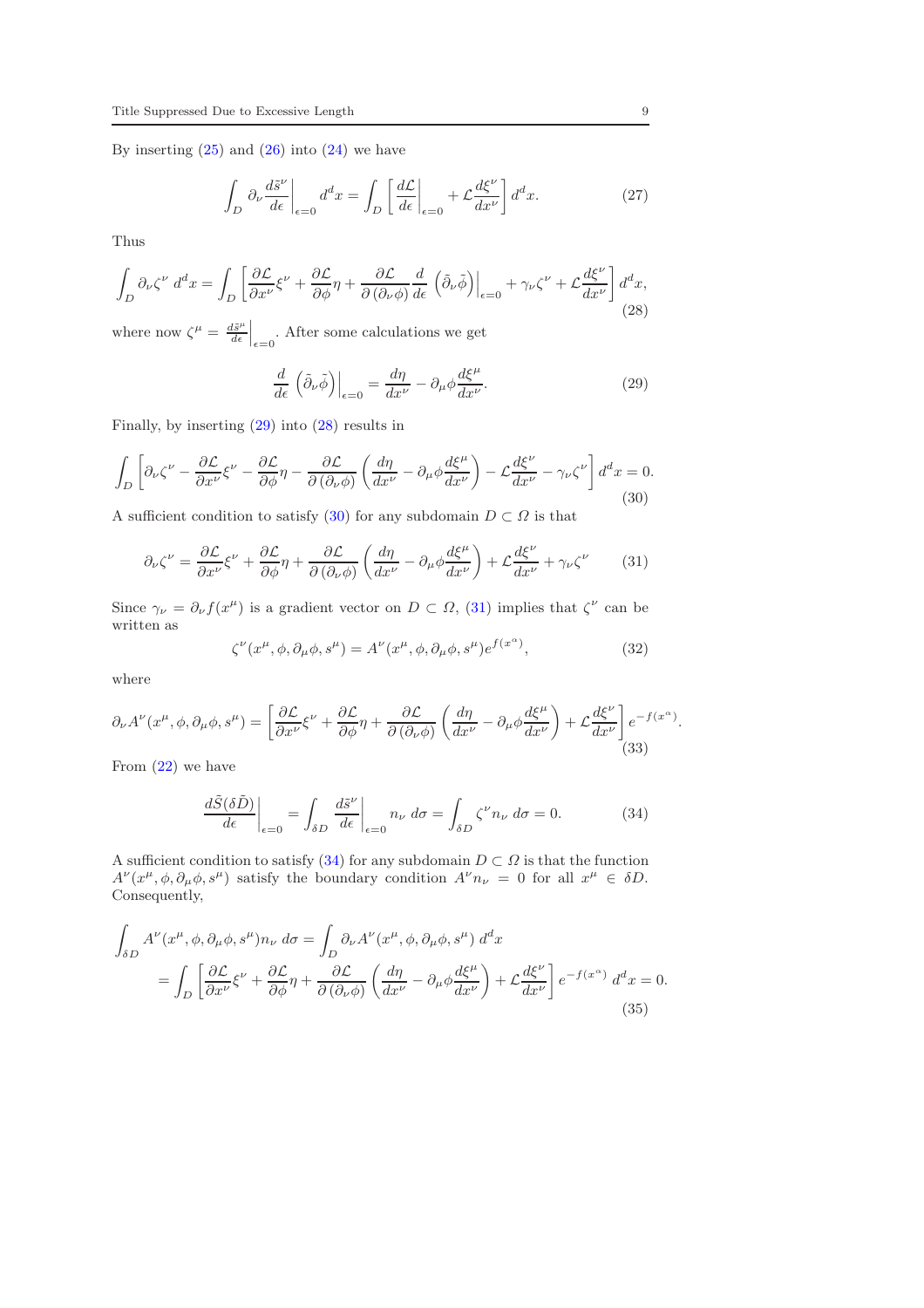Let us now obtain the generalized Euler-Lagrange equation [\(11\)](#page-4-1) under the integral [\(35\)](#page-8-5). By considering first the term involving  $\frac{d\eta}{dx^{\nu}}$ , equation [\(35\)](#page-8-5) can be written as

$$
\int_{\delta D} A^{\nu}(x^{\mu}, \phi, \partial_{\mu}\phi, s^{\mu})n_{\nu} d\sigma =
$$
\n
$$
= \int_{D} \eta \left[ \frac{\partial \mathcal{L}}{\partial \phi} - \frac{d}{dx^{\nu}} \frac{\partial \mathcal{L}}{\partial(\partial_{\nu}\phi)} + \gamma_{\nu} \frac{\partial \mathcal{L}}{\partial(\partial_{\nu}\phi)} \right] e^{-f(x^{\alpha})} d^{d}x + \int_{D} \frac{d}{dx^{\nu}} \left[ \frac{\partial \mathcal{L}}{\partial(\partial_{\nu}\phi)} \eta e^{-f(x^{\alpha})} \right] d^{d}x +
$$
\n
$$
+ \int_{D} \left[ \frac{\partial \mathcal{L}}{\partial x^{\nu}} \xi^{\nu} - \frac{\partial \mathcal{L}}{\partial(\partial_{\nu}\phi)} \partial_{\mu}\phi \frac{d\xi^{\mu}}{dx^{\nu}} + \mathcal{L} \frac{d\xi^{\nu}}{dx^{\nu}} \right] e^{-f(x^{\alpha})} d^{d}x = 0,
$$
\n(36)

which on the solution of the generalized Euler-Lagrange equations [\(11\)](#page-4-1) becomes

<span id="page-9-0"></span>
$$
\int_{D} \left[ \frac{d}{dx^{\nu}} \left( \frac{\partial \mathcal{L}}{\partial (\partial_{\nu} \phi)} \eta e^{-f(x^{\alpha})} \right) + \left( \frac{\partial \mathcal{L}}{\partial x^{\nu}} \xi^{\nu} - \frac{\partial \mathcal{L}}{\partial (\partial_{\nu} \phi)} \partial_{\mu} \phi \frac{d\xi^{\mu}}{dx^{\nu}} + \mathcal{L} \frac{d\xi^{\nu}}{dx^{\nu}} \right) e^{-f(x^{\alpha})} \right] d^{d}x = 0.
$$
\n(37)

Finally, by considering the terms involving  $\frac{d\xi^{\mu}}{dx^{\nu}}$  and  $\frac{d\xi^{\nu}}{dx^{\nu}}$  in [\(37\)](#page-9-0) we get

$$
\int_{D} \frac{d}{dx^{\nu}} \left[ \left( \frac{\partial \mathcal{L}}{\partial (\partial_{\nu} \phi)} \eta + \mathcal{L} \xi^{\nu} - \frac{\partial \mathcal{L}}{\partial (\partial_{\nu} \phi)} \partial_{\mu} \phi \xi^{\mu} \right) e^{-f(x^{\alpha})} \right] d^{d}x -
$$
\n
$$
\int_{D} \left[ \xi^{\nu} \partial_{\nu} \phi \left( \frac{\partial \mathcal{L}}{\partial \phi} - \frac{d}{dx^{\mu}} \frac{\partial \mathcal{L}}{\partial (\partial_{\mu} \phi)} + \gamma_{\mu} \frac{\partial \mathcal{L}}{\partial (\partial_{\mu} \phi)} \right) + \gamma_{\mu} \partial_{\nu} s^{\mu} \xi^{\nu} - \mathcal{L} \gamma_{\nu} \xi^{\nu} \right] e^{-f(x^{\alpha})} d^{d}x = 0,
$$
\n(38)

which on the solution of the generalized Euler-Lagrange equations  $(11)$ , and by using  $(10)$ , reduces to

<span id="page-9-1"></span>
$$
\int_{D} \left\{ \frac{d}{dx^{\nu}} \left[ \left( \frac{\partial \mathcal{L}}{\partial (\partial_{\nu} \phi)} \eta + \mathcal{L} \xi^{\nu} - \frac{\partial \mathcal{L}}{\partial (\partial_{\nu} \phi)} \partial_{\mu} \phi \xi^{\mu} \right) e^{-f(x^{\alpha})} \right] + e^{-f(x^{\alpha})} \xi^{\nu} \left( \gamma_{\nu} \partial_{\mu} s^{\mu} - \gamma_{\mu} \partial_{\nu} s^{\mu} \right) \right\} d^{d}x = 0.
$$
\n(39)

Since  $(39)$  should be satisfied for any subdomain D of  $\Omega$ , we obtain  $(20)$ .

<span id="page-9-2"></span>We can now formulate the Generalized Noether Theorem for Herglotz variational principle. Since the Action  $S(\delta \Omega)$  is gauge invariant, the action-density field  $s^{\mu}$  is not uniquely defined by the Fundamental Problem given by [\(10\)](#page-4-0). This is not a problem in determining the equation of motion [\(11\)](#page-4-1) that completely fix the physical field  $\phi$ , in a similar way that Maxwell's equations completely fix the physical electromagnetic field but do not fix the vector and scalar potentials. However, the specific choices we make for the action-density  $s^{\mu}$  plays an important role when analyzing the symmetries from invariance transformations, since  $s^{\mu}$  arouses in the identity [\(20\)](#page-7-7) that holds when the Action is invariant under [\(17\)](#page-6-2). In this context, in order to obtain conserved quantities from [\(20\)](#page-7-7) with physically meaningful content, it is reasonable to choose a gauge where the identity [\(20\)](#page-7-7) becomes a total derivative. Thus we have for the generalization of the Noether Theorem: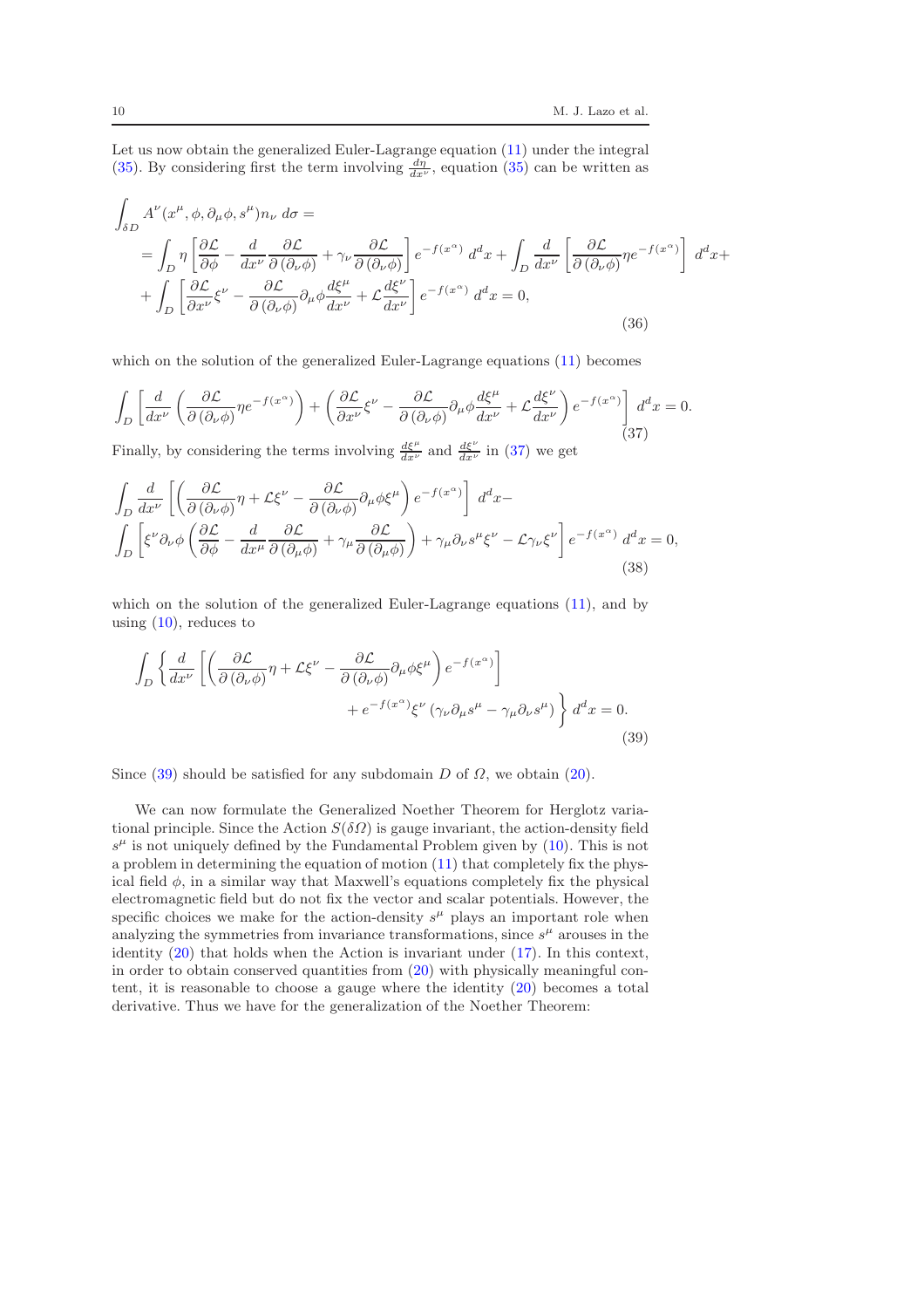**Theorem 3 (Generalized Noether Theorem)** Let  $(17)$  be a symmetry group of the functional  $S(\delta\Omega)$  defined in [\(10\)](#page-4-0), and let us assume the canonical gauge [\(16\)](#page-6-1). Then the following quantity

<span id="page-10-0"></span>
$$
\left[\frac{\partial \mathcal{L}}{\partial (\partial_{\nu}\phi)}\eta + \mathcal{L}\xi^{\nu} - \frac{\partial \mathcal{L}}{\partial (\partial_{\nu}\phi)}\partial_{\mu}\phi \xi^{\mu}\right]e^{-f(x^{\alpha})}
$$
(40)

is conserved (constant of motion) on solutions of the generalized Euler-Lagrange equation [\(11\)](#page-4-1).

Proof The proof follows directly from [\(20\)](#page-7-7) by inserting [\(16\)](#page-6-1).

Remark 2 Note that the canonical gauge [\(16\)](#page-6-1) is not the only possibility to re-duce the identity [\(20\)](#page-7-7) into a total derivative. For example, the gauge  $(\gamma_{\nu}\partial_{\mu}s^{\mu} \gamma_{\mu}\partial_{\nu}s^{\mu}\rangle\xi^{\nu}=e^{f(x^{\alpha})}\partial_{\nu}F^{\nu}(x^{\alpha})$ , where  $F^{\nu}(x^{\alpha})$  is any vector field, also reduces [\(20\)](#page-7-7) into a total derivative. However, there is no physical motivation to introduces a nonnull field  $F^{\nu}(x^{\alpha})$  in the problem.

Remark 3 Our Generalized Noether Theorem [\(40\)](#page-10-0) generalizes for fields the Noether's like theorems for the classical Herglotz problem [\[20,](#page-16-1)[22\]](#page-16-3)

Remark 4 It is easy to see that for Lagrangian functions independent on  $s^{\mu}$ , the Generalized Noether Theorem [\(40\)](#page-10-0) reduces to the usual one,

$$
\frac{\partial \mathcal{L}}{\partial (\partial_{\nu} \phi)} \eta + \mathcal{L} \xi^{\nu} - \frac{\partial \mathcal{L}}{\partial (\partial_{\nu} \phi)} \partial_{\mu} \phi \xi^{\mu} = \text{constant},\tag{41}
$$

since, in this case,  $\gamma_{\mu} = 0$  implies  $f(x^{\alpha}) = \text{constant}$ .

Finally, it is straightforward to generalize Theorem [3](#page-9-2) to the case with several fields  $\phi^i(x^{\mu}) = \phi^i(x^1, x^2, \dots, x^d)$   $(i = 1, ..., N)$ . In this case we have the Action  $S(\delta\Omega)$  in [\(13\)](#page-4-3). By defining a one-parameter group of invertible transformations

<span id="page-10-3"></span><span id="page-10-1"></span>
$$
\begin{cases} \tilde{x}^{\mu} = \varphi^{\mu}(x^{\nu}, \phi^{j}; \epsilon), \\ \tilde{\phi}^{i} = \psi^{i}(x^{\nu}, \phi^{j}; \epsilon), \end{cases}
$$
\n(42)

where  $\varphi^{\mu}(x^{\nu},\phi^j;0) = x^{\mu}$  and  $\psi^i(x^{\nu},\phi^j;0) = \phi^i$ , and the transformed actiondensity  $\tilde{s}^{\mu}$  of  $s^{\mu}$  is solution of  $\tilde{\partial}_{\nu}\tilde{s}^{\nu} = \mathcal{L}(\tilde{x}^{\mu}, \tilde{\phi}^{j}, \tilde{\partial}_{\mu}\tilde{\phi}^{j}, \tilde{s}^{\mu})$   $(\tilde{x}^{\mu} \in \tilde{\Omega})$ , we get

Theorem 4 (Generalized Noether Theorem for several fields) Let  $(42)$  be a symmetry group of the functional  $S(\delta \Omega)$  defined in [\(13\)](#page-4-3), and let us assume the canonical gauge [\(16\)](#page-6-1). Then the following quantity

<span id="page-10-2"></span>
$$
\left[\frac{\partial \mathcal{L}}{\partial \left(\partial_{\nu}\phi^{i}\right)}\eta^{i} + \mathcal{L}\xi^{\nu} - \frac{\partial \mathcal{L}}{\partial \left(\partial_{\nu}\phi^{i}\right)}\partial_{\mu}\phi^{i}\xi^{\mu}\right]e^{-f(x^{\alpha})},\tag{43}
$$

where  $\xi^{\mu} = \frac{d\varphi^{\mu}}{d\epsilon}|_{\epsilon=0}$  and  $\eta^{i} = \frac{d\psi^{i}}{d\epsilon}|_{\epsilon=0}$ , is conserved (constant of motion) on the solution of the generalized Euler-Lagrange equation [\(11\)](#page-4-1).

Proof The proof follows similarly the ones of Theorem [2](#page-7-8) and Theorem [3,](#page-9-2) by considering the Definition [5.](#page-6-4)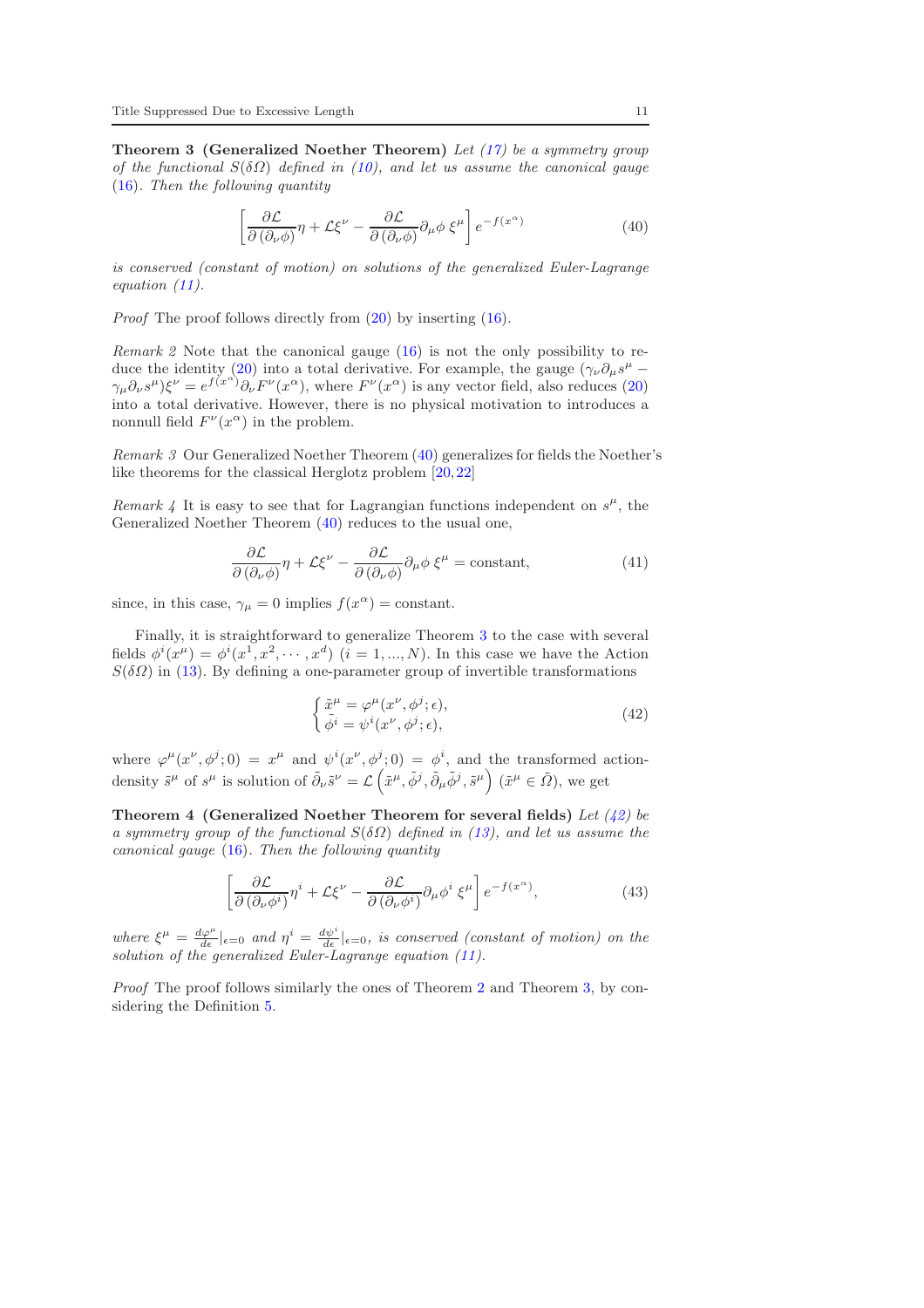## <span id="page-11-0"></span>4 Examples

The conserved quantities in any dynamical system play a major role in the analysis of the system. They enable us to solve some problems without a more detailed knowledge of the dynamics, for example, as found in any undergraduate textbook in physics, we can solve easily several mechanical problems by making use of the energy and momentum conservations without the necessity of solving the dynamical equation given by Newton's second law of motion. In general, the continuous symmetries and its related conserved quantities give us first integrals for dynamical systems that can be used to simplify the problem. In this context, our generalized Noether Theorems [40](#page-10-0) and [43](#page-10-2) provide us a fairly automatic procedure to find conserved quantities for dissipative systems.

In this section, we consider two examples in order to illustrate the potential of application of our Action Principle in Definition [2,](#page-5-0) and its related Noether Theorems [40](#page-10-0) and [43,](#page-10-2) to investigate dissipative systems. In the first, we investigate the conserved quantities related to the symmetries under space and time transformations for a vibrating string under viscous forces. The second example illustrates a conservation law related to internal (global) symmetry in a dissipative complex scalar field system.

# 4.1 Spacetime transformations symmetries: a vibrating string under viscous forces

In order to illustrate the potential of application of our Action Principle [2](#page-5-0) and generalized Noether theorems [\(3\)](#page-9-2) and [\(4\)](#page-10-3) to investigate dissipative systems, we consider a vibrating string under viscous forces (like the frictional reaction of the air through which the string moves, among others). This is the simplest continuous mechanical system that we can include dissipative forces. We can also extend this method to bars, membranes, etc. Let us consider a two-dimensional space-time  $(d = 2)$ , with  $x_1 = t$   $(t \in [t_a, t_b])$ , and  $x_2 = x$ ,  $(x \in [a, b])$ . The Lagrangian function for a vibrating string under viscous forces can be given by [\[17\]](#page-15-16)

<span id="page-11-1"></span>
$$
\mathcal{L} = \frac{\mu}{2} \left( \partial_t \phi \right)^2 - \frac{T}{2} \left( \partial_x \phi \right)^2 - \frac{\gamma}{\mu} s^1 \tag{44}
$$

where  $\mu$  is the mass density, T is the string tension,  $\phi$  is the string transverse displacement from equilibrium,  $\gamma$  is the viscous coefficient of the medium, and we choose  $\gamma_{\mu} = (-\frac{\gamma}{\mu}, 0)$ . The last term in [\(44\)](#page-11-1) can be interpreted as potential energy for the dissipative force [\[17\]](#page-15-16). The first and second terms in [\(44\)](#page-11-1) are the kinetic energy and the elastic potential, respectively. From the Lagrangian function [\(44\)](#page-11-1), it is easy to see that our Action Principle gives the correct equation of motion for a string under the presence of a viscous force proportional to the first order derivative  $\partial_t \phi$ . By inserting [\(44\)](#page-11-1) into the generalized Euler-Lagrange equation [\(11\)](#page-4-1) we get

$$
\mu \partial_{tt} \phi - T \partial_{xx} \phi + \gamma \partial_t \phi = 0. \tag{45}
$$

Since we have a frictional force, the total energy of the system is not conserved. From our generalized Noether's Theorem [3](#page-9-2) the conserved quantity under time and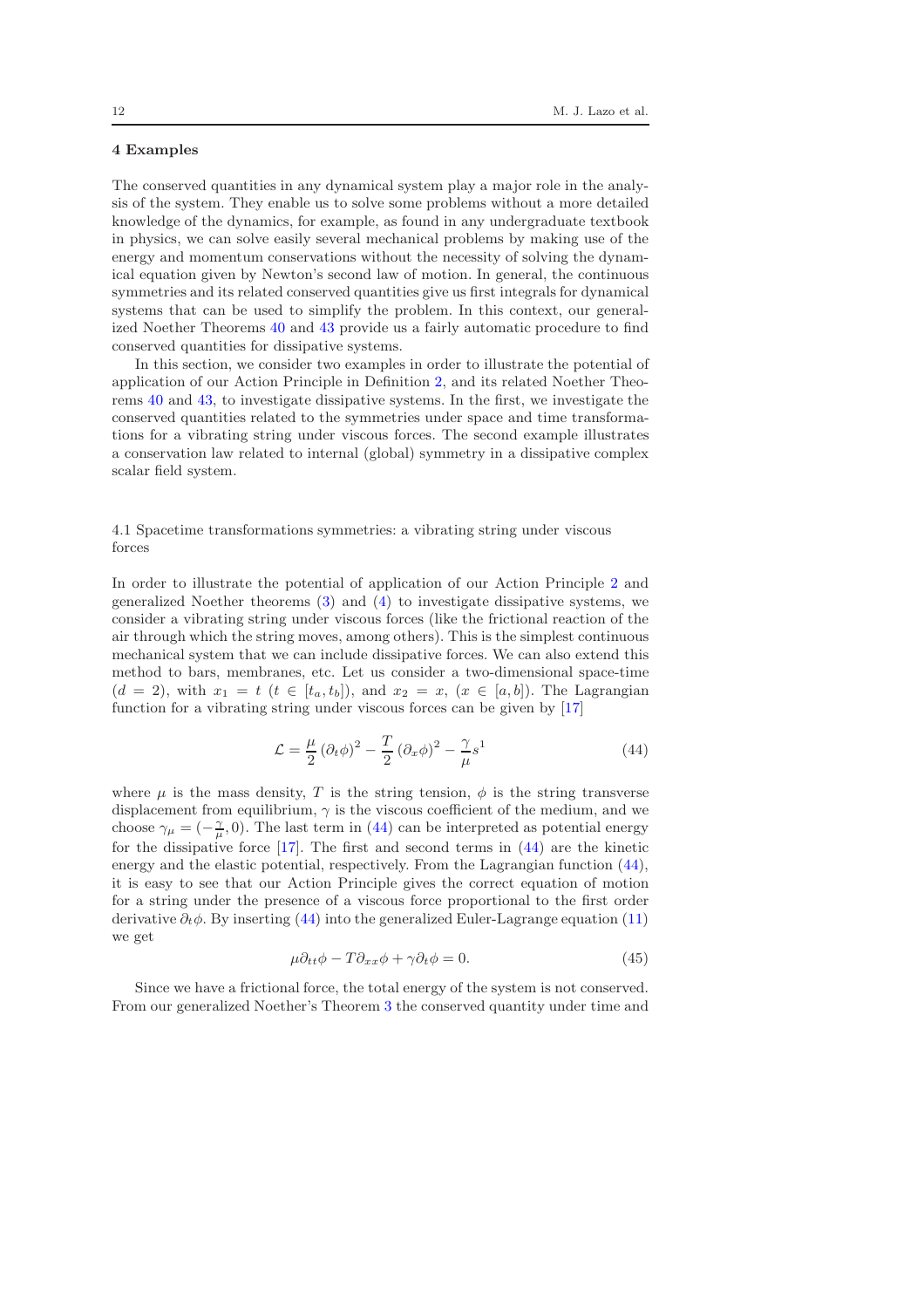space translations ( $\xi^{\mu} \neq 0$  and  $\eta = 0$ ) is

<span id="page-12-0"></span>
$$
T^{\nu}_{\mu}e^{\frac{\gamma}{\mu}t} = \left(\frac{\partial \mathcal{L}}{\partial\left(\partial_{\nu}\phi\right)}\partial_{\mu}\phi - \delta^{\nu}_{\mu}\mathcal{L}\right)e^{\frac{\gamma}{\mu}t},\tag{46}
$$

where  $T^{\nu}_{\mu}$  is the well know stress-energy tensor for a scalar field  $\phi$ ,  $\delta^{\nu}_{\mu}$  is the Kronecker delta function, and we set  $f(x^{\alpha}) = -\frac{\gamma}{\mu}t$  since  $\partial_{\nu} f = \partial_{s^{\nu}} \mathcal{L} = \gamma_{\nu}$  $(-\frac{\gamma}{\mu},0)$  is a constant vector. Since [\(46\)](#page-12-0) is conserved, we have

$$
\partial_{\nu} \left( T_{\mu}^{\nu} e^{\frac{\gamma}{\mu} t} \right) = 0. \tag{47}
$$

Then, the two conserved quantities are given by

<span id="page-12-1"></span>
$$
E e^{\frac{\gamma}{\mu}t} \quad \text{and} \quad P e^{\frac{\gamma}{\mu}t}, \tag{48}
$$

where

$$
E(t) = \int_{a}^{b} T_1^1 dx = \int_{a}^{b} \left( \frac{\mu}{2} (\partial_t \phi)^2 + \frac{T}{2} (\partial_x \phi)^2 + \frac{\gamma}{\mu} s^1 \right) dx \tag{49}
$$

is the total energy (sum of kinetic and potential energies), and

$$
P(t) = \int_{a}^{b} T_1^0 dx = \mu \int_{a}^{b} \partial_t \phi \partial_x \phi dx \tag{50}
$$

is the total momentum of the system. Then, from the conserved quantities [\(48\)](#page-12-1) we can conclude that the value of both energy and momentum decreases exponentially in time. In particular, we have for the energy

$$
E(t) = E_0 e^{-\frac{\gamma}{\mu}t} = e^{-\frac{\gamma}{\mu}} \int_a^b \left( \frac{\mu}{2} (\partial_t \phi)^2 + \frac{T}{2} (\partial_x \phi)^2 \right) \Big|_{t=0} dx, \tag{51}
$$

where  $E_0$  is the initial value of the mechanical energy, and, since the Lagrangian function is defined less than a constant (actually, it is defined less than a total derivative) as in traditional calculus of variation, we set  $s^1|_{t=0} = 0$  without loss of generality.

# 4.2 Time transformations symmetry: a two-degree-of-freedom nonlinear dissipative oscillator

In the present example, we consider a spherical pendulum under frictional forces. A spherical pendulum is a simple pendulum consisting of a particle of mass  $m$ suspended from a fixed point  $O$  by a rigid rod of length  $l$  and negligible mass. The pendulum is free to swing to the entire solid angle about the point O. Consequently, the particle of mass  $m$  moves on a spherical surface of radius  $l$  in the gravitational field. A Lagrangian for this system, in a spherical coordinate system, is given by

<span id="page-12-2"></span>
$$
\mathcal{L} = \frac{ml^2}{2} \left( \dot{\theta}^2 + \sin^2(\theta) \dot{\phi}^2 \right) + mgl \cos(\theta) - \frac{\gamma}{ml} s,
$$
\n(52)

where on this case  $x_1 = t$   $(d = 1)$ ,  $\gamma_1 = -\frac{\gamma}{ml}$ ,  $\phi^1 = \theta$  and  $\phi^2 = \phi$   $(N = 2)$ . The variable  $\theta$  is the polar angle (the angle between the vertical line and the rigid rod), and  $\phi$  is the azimuthal angle (the rotation angle about the vertical line). As in the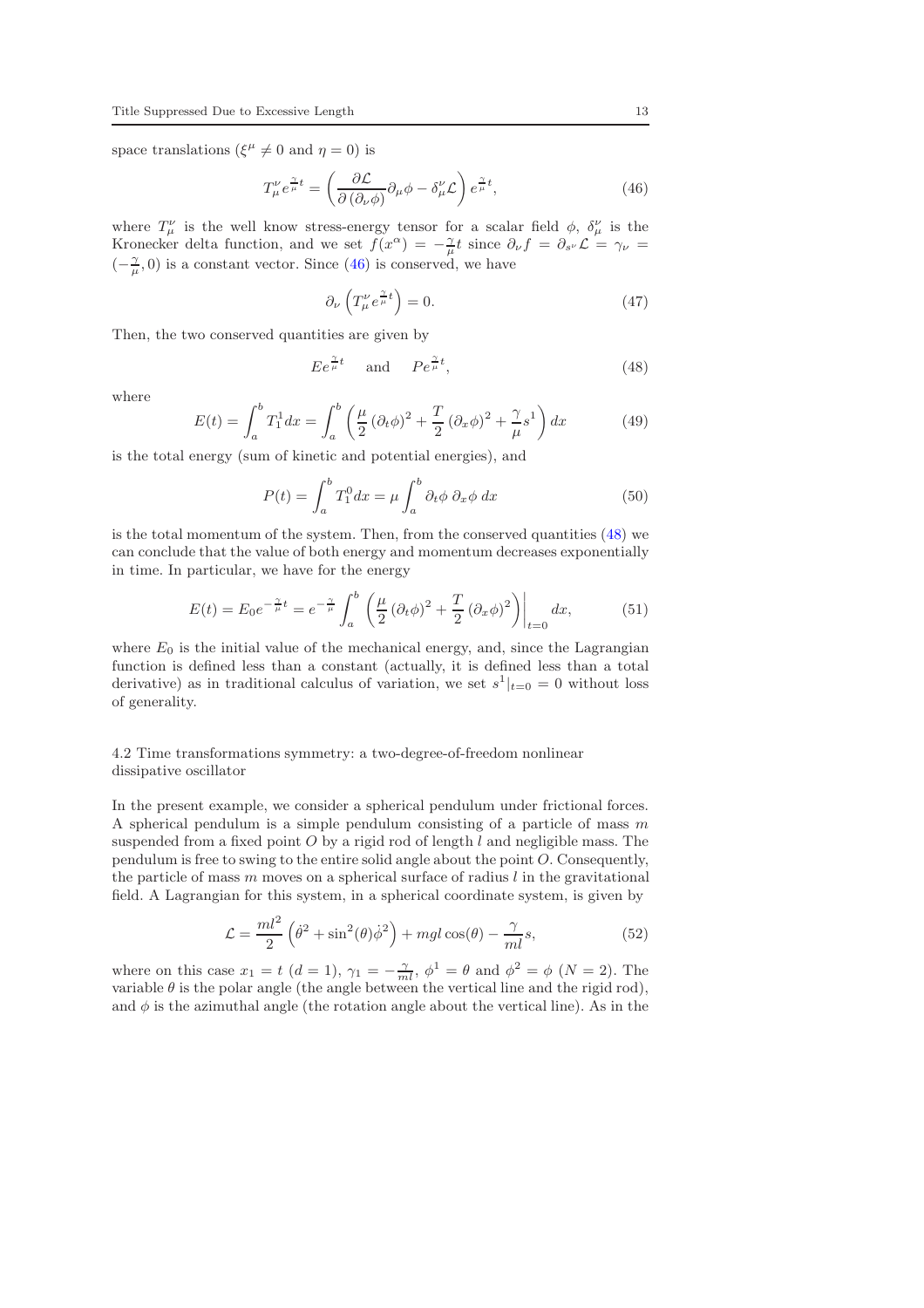previous example, the last term in [\(52\)](#page-12-2) can be interpreted as the potential energy of the dissipative forces acting in the particle. The remaining terms are the kinetic energy minus the potential energy of the conservative gravitational force for the spherical pendulum [\[28\]](#page-16-9). From our generalized Euler-Lagrange equation [\(14\)](#page-5-1) we obtain the following equations of motion for the pendulum

<span id="page-13-0"></span>
$$
ml^{2}\ddot{\theta} + \gamma l\dot{\theta} - ml^{2}\sin(\theta)\cos(\theta)\dot{\phi}^{2} + mgl\sin(\theta) = 0
$$
\n(53)

and

<span id="page-13-1"></span>
$$
\frac{d}{dt}\left(ml^2\sin^2(\theta)\dot{\phi}\right) + \gamma l\sin^2(\theta)\dot{\phi} = 0.
$$
\n(54)

For  $\gamma = 0$ , [\(53\)](#page-13-0) and [\(54\)](#page-13-1) reduce to the well know equations of motion for the classical conservative spherical pendulum [\[28\]](#page-16-9). On the other hand, as in the simple example of a particle under frictional forces discussed in Section [2.1,](#page-2-3) the effective potential energy  $\frac{\gamma}{ml} s$  for the dissipative forces in the Lagragian [\(52\)](#page-12-2) introduces frictional forces proportional to the velocity in the equations of motion. In [\(53\)](#page-13-0) we have a frictional force proportional to the polar velocity  $v_{\theta} = l\dot{\theta}$  and in [\(54\)](#page-13-1) a force proportional to the azimuthal velocity  $v_{\phi} = l \sin(\theta) \dot{\phi}$ . As a consequence, the total energy of the system, as well as the azimuthal angular momentum  $p_{\phi} =$  $\frac{\partial L}{\partial \dot{\phi}} = ml^2 \sin^2(\theta) \dot{\phi}$ , is not conserved. It is important to notice that for  $\gamma = 0$  the equation [\(54\)](#page-13-1) reduces to the conservation of the azimuthal angular momentum  $\frac{dp_{\phi}}{dt} = 0$ , as we should expect for a dissipationless system. From our generalized Noether's Theorem [4](#page-10-3) the conserved quantity under time translations  $(\xi^1 \neq 0$  and  $\eta = 0$ ) is

<span id="page-13-2"></span>
$$
H(t)e^{\frac{\gamma}{ml}t} = \left(\frac{ml^2}{2}\left(\dot{\theta}^2 + \sin^2(\theta)\dot{\phi}^2\right) - mgl\cos(\theta) + \frac{\gamma}{ml}s\right)e^{\frac{\gamma}{ml}t},\qquad(55)
$$

from where it is evident that the Hamiltonian  $H(t) = E(t)$ , corresponding to the total energy E of the system (kinetic energy plus the potential energy of both conservative and dissipative forces), is not conserved if  $\gamma \neq 0$ . Actually, as in the previous example we have for the energy

<span id="page-13-3"></span>
$$
E(t) = E_0 e^{-\frac{\gamma}{ml}t} = \left(\frac{ml^2}{2}\left(\dot{\theta}^2 + \sin^2(\theta)\dot{\phi}^2\right) - mgl\cos(\theta)\right)\bigg|_{t=0} e^{\frac{\gamma}{ml}t},\tag{56}
$$

where  $E_0$  is a constant. Consequently, the total energy decreases exponentially with time. Finally, the conserved quantity [\(55\)](#page-13-2) obtained from our generalized Noether's Theorem [4](#page-10-3) provide us a relation [\(56\)](#page-13-3) that can be used to eliminate  $\dot{\phi}$ in the equations of motion  $(53)$  and  $(54)$  facilitating the solution of this nonlinear problem.

#### 4.3 Internal symmetry: a dissipative complex scalar field

A complex scalar field is the simplest problem displaying internal symmetry. It appears in the description of quantum systems, where the complex field  $\phi$  describes the wave function of a physical scalar field related to bosonic particles and its anti-particles. It arises in the description of several quantum systems, for example, in the description of the collective excitation (phonon) in periodic elastic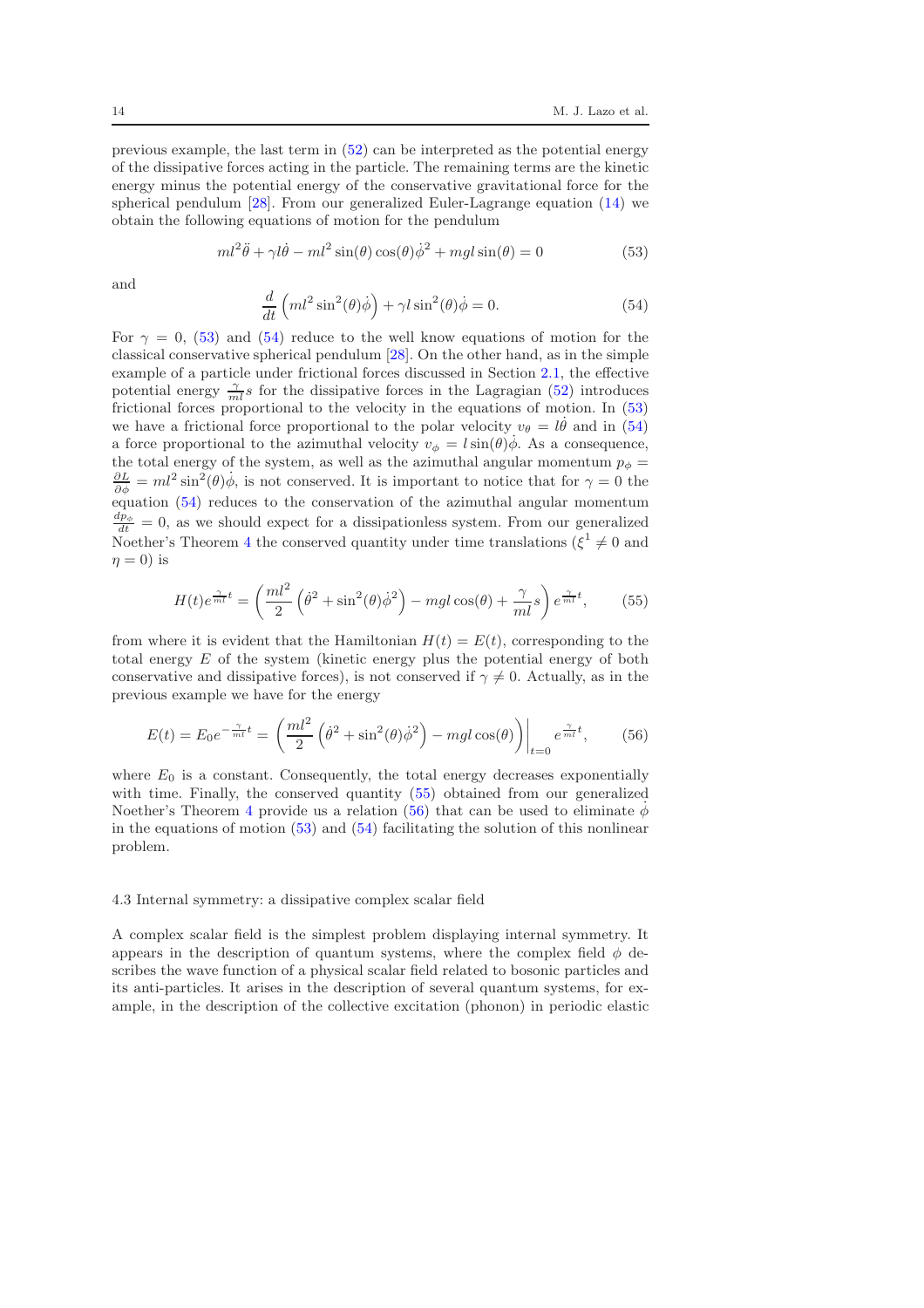arrangement of atoms/molecules in condensed matter (solids and some liquids). In order to consider the simplest dissipative (open) quantum system displaying internal symmetry, let us consider the following Lagrangian function

<span id="page-14-1"></span>
$$
\mathcal{L} = \partial_{\mu}\phi\partial^{\mu}\phi^* - m^2\phi\phi^* - \gamma_{\mu}s^{\mu},\tag{57}
$$

where  $\phi^*$  is the complex conjugate of  $\phi$ , m is the mass density of the field  $\phi$ , and the last term in [\(57\)](#page-14-1) can be interpreted as a potential energy of a dissipative interaction. From the generalized Euler-Lagrange equation [\(14\)](#page-5-1) we obtain, by considering  $\phi^1 = \phi$  and  $\phi^2 = \phi^*$ , the following equation of motion:

$$
\partial_{\mu}\partial^{\mu}\phi + m\phi - \gamma_{\mu}\partial^{\mu}\phi = 0, \qquad (58)
$$

that for  $\gamma_{\mu} = 0$ , and  $\partial_{\mu}\partial^{\mu} = \frac{1}{c^2} \frac{\partial^2}{\partial t^2} - \nabla^2$ , reduces to the well know Klein-Gordon equation.

The lagrangian [\(57\)](#page-14-1) has a continuous symmetry related to phase changes of  $\phi$ , since the transformation  $\tilde{x}^{\mu} = x^{\mu}$  and  $\tilde{\phi} = e^{i\varepsilon} \phi$  ( $\xi^{\mu} = 0$ ,  $\eta^{1} = i\phi$ , and  $\eta^{2} = -i\phi^{*}$ ) leaves [\(57\)](#page-14-1) invariant. Thus, from the generalized Noether theorem [\(43\)](#page-10-2) we obtain the following associated conserved current

<span id="page-14-2"></span>
$$
j^{\mu} = i \left( \phi \partial^{\mu} \phi^* - \phi^* \partial^{\mu} \phi \right) e^{\gamma \alpha x^{\alpha}}.
$$
 (59)

Since currents of the form  $i(\phi \partial^{\mu} \phi^* - \phi^* \partial^{\mu} \phi)$  have the interpretation of electric charge (or particle number), from [\(59\)](#page-14-2) we see that, as we should expect in an dissipative (open) problem, the charge of a system defined by the Lagrangian  $(57)$ decreases exponentially in time when  $\gamma_{\mu} = (\gamma, 0, 0, 0).$ 

## <span id="page-14-0"></span>5 Conclusions

In the present work, we formulate a generalization of the Noether Theorem for the Action Principle with action-dependent Lagrangian functions introduced in [\[16,](#page-15-15) [17\]](#page-15-16). When the dependence on the action is removed, both the Action Principle and the generalized Noether Theorem reduces to the traditional ones. Noether's theorem is one of the most important theorems for physics in the 20th century. It is well known that all conservation laws in physics, e.g., conservation of energy or conservation of momentum, are directly related to the invariance of the action under a family of transformations. However, the classical Noether theorem cannot yield information about constants of motion for non-conservative systems since it is not possible to formulate physically meaningful Lagrangians for this kind of systems in the classical calculus of variation. On the other hand, our recent Action Principle with action-dependent Lagrangian functions [\[16,](#page-15-15)[17\]](#page-15-16) enables us to construct meaningful Lagrangian functions, which provide physically consistent expressions for the momentum and the Hamiltonian of the system, for a huge variety of non-conservative systems (classical and quantum). Consequently, the generalized Noether Theorem we formulate in the present work enables us to investigate conservation laws for non-conservative systems. In order to illustrate the potential of application of our Action Principle and its related Noether Theorem, we consider three examples of dissipative systems. In the first, we investigate the conserved quantities related to spacetime transformations symmetries for a viscous vibrating string. In the second example, we studied the conservation law related to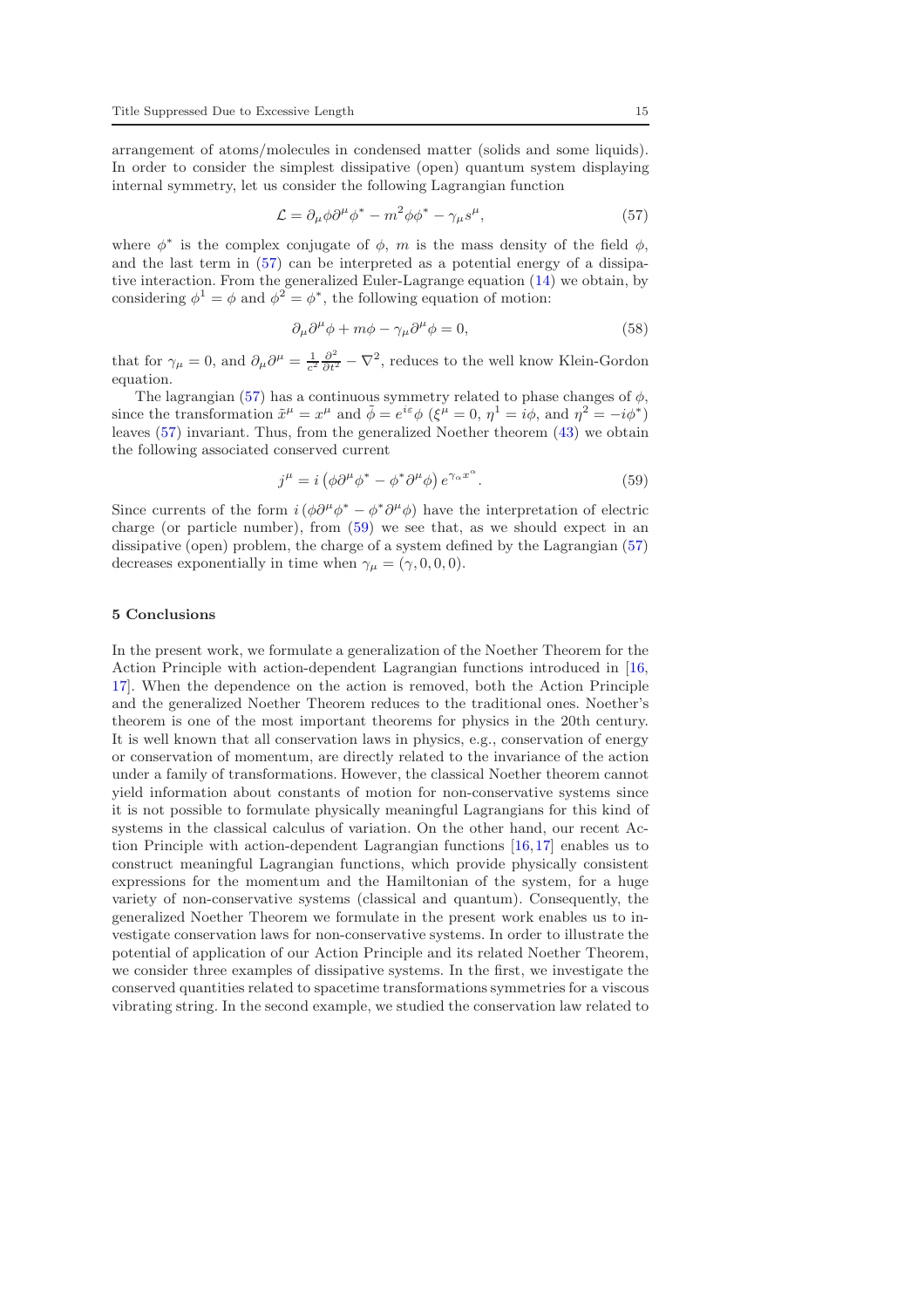time transformations symmetry in a two-degree-of-freedom nonlinear dissipative oscillator. Finally, in the last example, we analyze the conservation law related to internal (global) symmetry of a dissipative complex scalar field.

### acknowledgments

This work was partially supported by CNPq and CAPES (Brazilian research funding agencies).

## Conflict of Interest

Conflict of Interest: The authors declare that they have no conflict of interest.

## References

- <span id="page-15-0"></span>1. Bauer, P. S.: Dissipative Dynamical Systems I. Proc. Natl. Acad. Sci 17 311 (1931). <https://doi.org/10.1073/pnas.17.5.311>
- <span id="page-15-1"></span>2. Stevens, K W.H.: The Wave Mechanical Damped Harmonic Oscillator. Proc. Phys. Soc. 72 1027 (1958). <https://doi.org/10.1088/0370-1328/72/6/311>
- <span id="page-15-2"></span>3. Havas, P.: The range of application of the lagrange formalism I. Nuovo Cimento Suppl. 5 363 (1957). <https://doi.org/10.1007/BF02743927>
- <span id="page-15-3"></span>4. Negro, F., Tartaglia, A.: The quantization of quadratic friction. Phys. Lett. A 77 1 (1980). [https://doi.org/10.1016/0375-9601\(80\)90614-3](https://doi.org/10.1016/0375-9601(80)90614-3)
- <span id="page-15-4"></span>5. Negro, F., Tartaglia, A.: Quantization of motion in a velocity-dependent field: The  $v^2$  case. Phys. Rev. A 23 1591 (1981); <https://doi.org/10.1103/PhysRevA.23.1591>
- <span id="page-15-5"></span>6. Brinati, J.R., Mizrahi, S.S.: Quantum friction in the cnumber picture: The damped harmonic oscillator. J. Math. Phys. 21 2154 (1980). <https://doi.org/10.1063/1.524676>
- <span id="page-15-6"></span>7. Tartaglia, A.: Non-conservative forces, lagrangians and quantisation. Eur. J. Phys. 4 231 (1983). <https://doi.org/10.1088/0143-0807/4/4/007>
- <span id="page-15-7"></span>8. Bateman, H.: On Dissipative Systems and Related Variational Principles. Phys. Rev. 38 815, (1931). <https://doi.org/10.1103/PhysRev.38.815>
- <span id="page-15-9"></span><span id="page-15-8"></span>9. Morse P.M., Feshbach, H.: Methods of Theoretical Physics, McGraw-Hill, New York, (1953). 10. Feshbach, H., Tikochinsky, Y.: Quantization of the damped harmonic oscillator, Trans. N. Y. Acad. Sci. 38 44 (1977). <https://doi.org/10.1111/j.2164-0947.1977.tb02946.x>
- <span id="page-15-10"></span>11. Celeghini, E., Rasetti, M.,Tarlini, M., Vitiello, G.: SU(1,1) squeezed states as damped oscillators, Mod. Phys. Lett. B 3 1213 (1989). <https://doi.org/10.1142/S0217984989001850>
- <span id="page-15-11"></span>12. Celeghini, E., Rasetti, H., Vitiello, G.: Quantum dissipation, Ann. Phys. (N.Y.) 215 156 (1992). [https://doi.org/10.1016/0003-4916\(92\)90302-3](https://doi.org/10.1016/0003-4916(92)90302-3)
- <span id="page-15-12"></span>13. Vujanovic, B.D., Jones, S.E.: Variational Methods in Nonconservative Phenomena, Academic, San Diego (1989).
- <span id="page-15-13"></span>14. Riewe, F.: Nonconservative Lagrangian and Hamiltonian mechanics. Phys. Rev. E 53 1890 (1996). <https://doi.org/10.1103/PhysRevE.53.1890>
- <span id="page-15-14"></span>15. Lazo, M. J., Krumreich, C. E.: The action principle for dissipative systems. J. Math. Phys. 55, 122902 (2014). <https://doi.org/10.1063/1.4903991>
- <span id="page-15-15"></span>16. Lazo, M.J., Paiva, J., Amaral, J. T. S., Frederico, G. S. F.: Action principle for actiondependent Lagrangians toward nonconservative gravity: Accelerating universe without dark energy. Phys. Rev. D 95, 101501(R) (2017). <https://doi.org/10.1103/PhysRevD.95.101501>
- <span id="page-15-16"></span>17. Lazo, M.J., Paiva, J., Amaral, J. T. S., Frederico, G. S. F.: An action principle for actiondependent Lagrangians: Toward an action principle to non-conservative systems. J. Math. Phys. 59, 032902 (2018). <https://doi.org/10.1063/1.5019936>
- <span id="page-15-17"></span>18. Herglotz, G.: Berührungstransformationen, Lectures at the University of Göttingen, Göttingen, (1930).